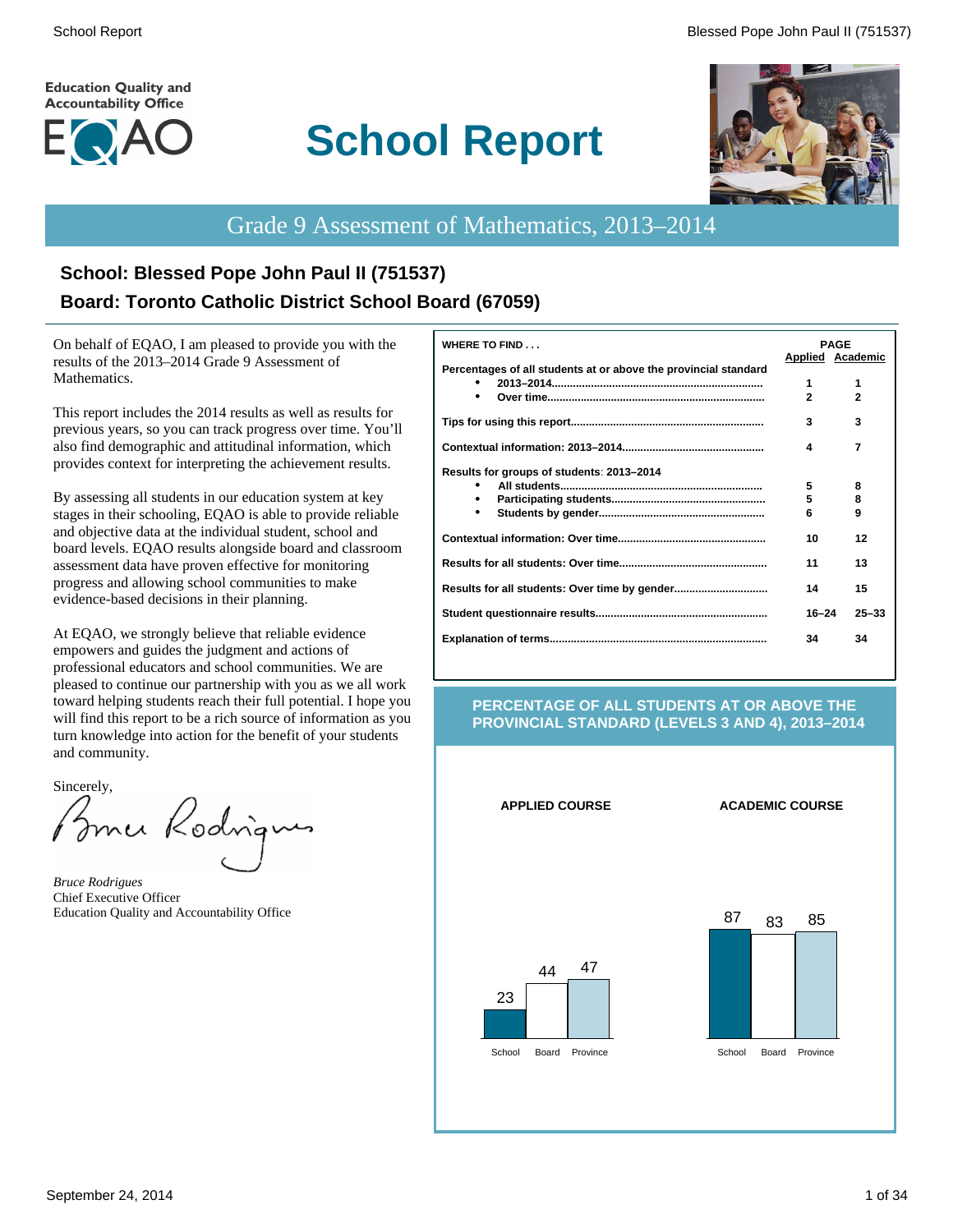#### Grade 9 Assessment of Mathematics, 2013–2014

#### **PERCENTAGE OF ALL STUDENTS AT OR ABOVE THE PROVINCIAL STANDARD (LEVELS 3 AND 4) OVER TIME**

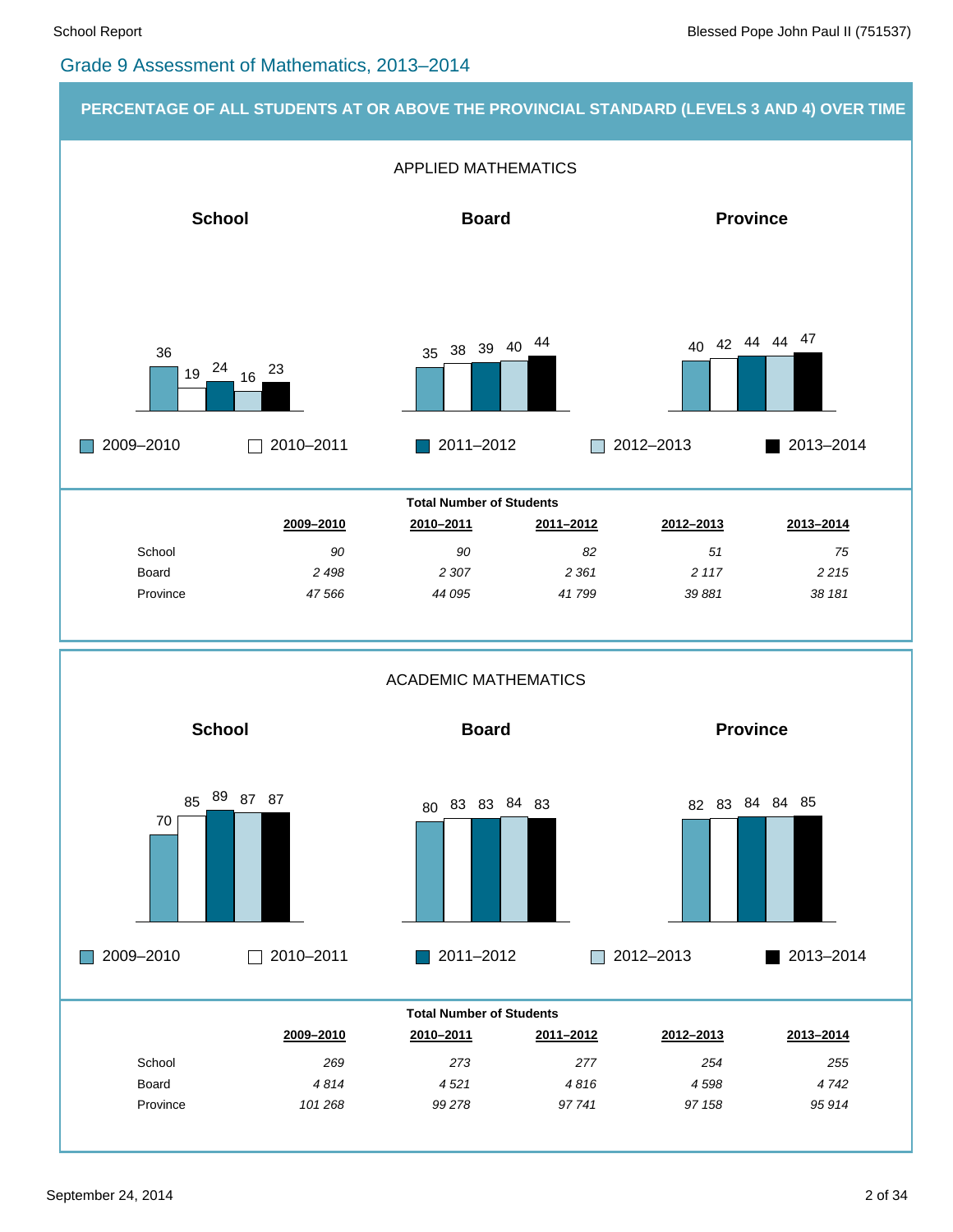# **TIPS**

The applied and academic mathematics courses are different and should be considered separately.

Note: Students in locally developed courses do not participate in these assessments.

#### $C<sub>3</sub>$

Each school or board is unique. To appreciate the distinctive character of a school or board, look at the contextual information to understand the features and characteristics of the community it serves.

#### $C<sub>3</sub>$

This assessment captures the performance of students at one point in time each year. Consider the results along with other information about students' achievement in mathematics.

#### $\epsilon$

Exercise caution when interpreting results for small schools or boards. Results may vary considerably from year to year, and differences may look exaggerated. For example, in a school of 30 students, a difference of 10% represents only three students.

#### $C<sub>3</sub>$

Trends may be difficult to identify or to interpret. This is especially true when groups are small or in schools where there is a high turnover in the student population.

#### $C<sub>3</sub>$

EQAO values students' privacy. Beginning in 2012-2013, results are not reported publicly for schools where fewer than 10 students participated because it might be possible to identify individual students. Prior to 2012-2013, results were not reported publicly for schools where fewer than 15 students participated.

# **ABOUT THIS SCHOOL OR BOARD REPORT**

This report shows how well students have met curriculum expectations for either the applied or academic mathematics program to the end of Grade 9. Students complete two booklets that allow them to show what they know in mathematics. The assessment is based on *The Ontario Curriculum: Mathematics, Grades 9 and 10.*

#### **This report includes**

- $\bullet$  results for this year;
- $\bullet$  a comparison of results of the current and previous administrations to aid in monitoring improvement and
- $\bullet$  information about the characteristics of the students who participated.

#### **Specifically, you will find**

- $\bullet$  summary graphs showing the percentage of students achieving the provincial standard in either applied or academic mathematics;
- ¨ detailed tables and graphs showing results for all levels of achievement, participation information and results for gender
- $\bullet$  student questionnaire results and
- $\bullet$  an explanation of all terms used in this report.

## **HOW TO USE THIS REPORT**

- ¨ Examine the contextual information to understand the similarities and differences between this school, the board and the province; the board and the province. Consider the challenges that any differences might present.
- Examine the results for applied and academic mathematics.
	- Are these results consistent with what you would expect?
	- · How do the school results compare to the board and province; the board results compare to the province?
	- How do these results compare over time?
	- What influence might students' attitudes have on student performance (refer to the questionnaire results)?
- Speak to the school or board staff about the goals for school improvement related to mathematics.

The Education Quality and Accountability Office is an independent agency that gathers information about student achievement through province-wide assessments. Each year, all Grade 9 students in applied and academic mathematics take part in this assessment across Ontario. Individual results are reported to students and to parents and guardians. School, board and provincial results are released publicly.

Learn more about us at www.eqao.com.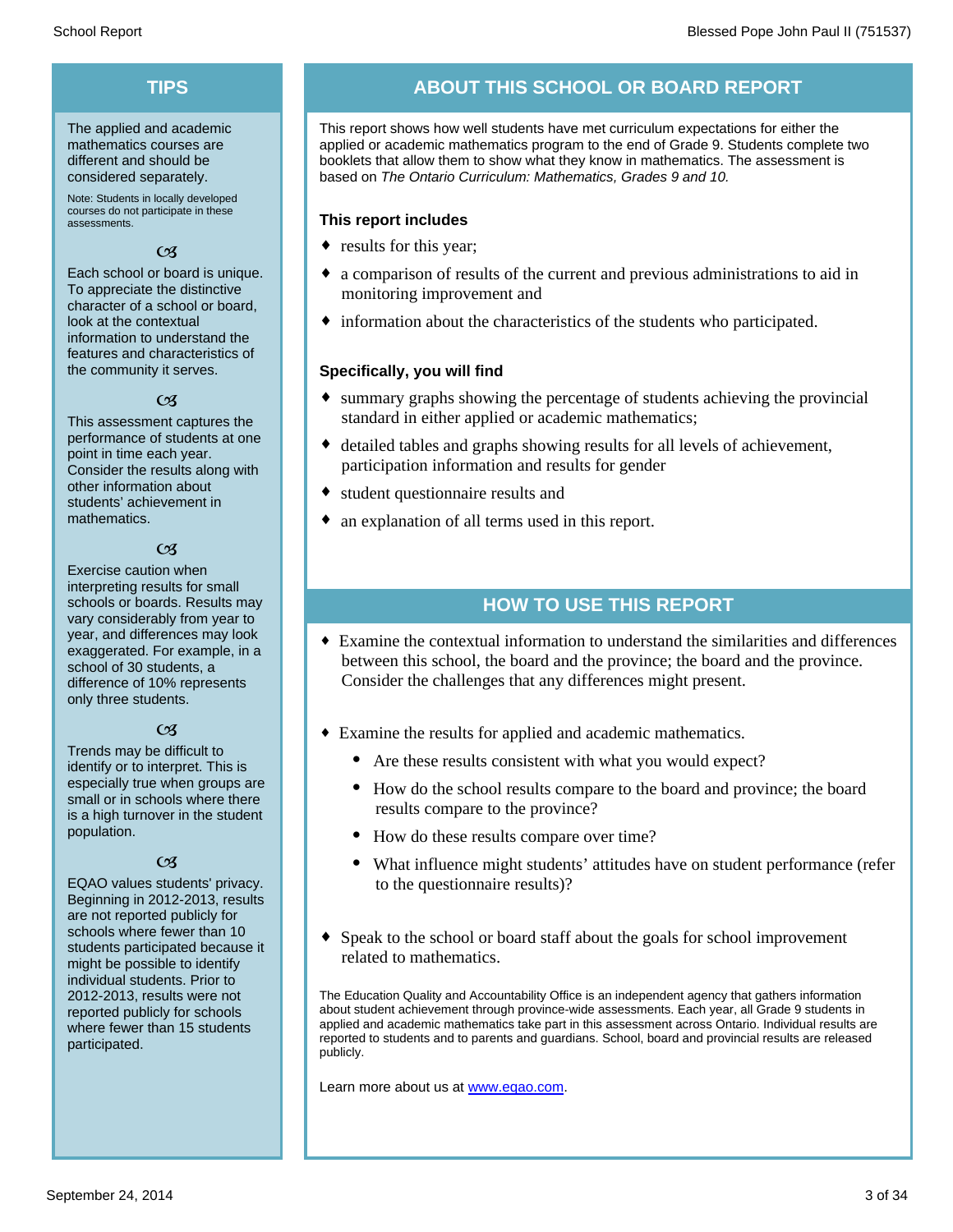# **Contextual Information**

This information provides a context for interpreting the school's applied mathematics course results.

|                                                                                     | <b>School</b> |                | <b>Board</b>                                 |         | <b>Province</b> |         |
|-------------------------------------------------------------------------------------|---------------|----------------|----------------------------------------------|---------|-----------------|---------|
| <b>Enrolment</b>                                                                    |               |                |                                              |         |                 |         |
| Number of students in applied mathematics course                                    |               | 75             |                                              | 2 2 1 5 |                 | 38 181  |
| Number of classes with students in applied mathematics course                       |               | 4              |                                              | 126     |                 | 2 4 9 6 |
| Number of schools with applied mathematics classes                                  |               | Not applicable |                                              | 33      |                 | 705     |
|                                                                                     |               |                | Number Percent Number Percent Number Percent |         |                 |         |
| <b>Participation in the Assessment</b>                                              |               |                |                                              |         |                 |         |
| Students who participated in the assessment                                         | 75            | 100%           | 2 1 7 2                                      | 98%     | 36758           | 96%     |
| Participating students who received one or more<br>accommodations*                  | 42            | 56%            | 711                                          | 33%     | 11 573          | 31%     |
| Participating students who received one or more special<br>provisions*              | 7             | 9%             | 312                                          | 14%     | 1841            | 5%      |
| Students who did not complete any part of the assessment (no<br>data)*              | $\theta$      | 0%             | 43                                           | 2%      | 1423            | 4%      |
| Gender <sup>†</sup> Based on number of students enrolled                            |               |                |                                              |         |                 |         |
| Female                                                                              | 29            | 39%            | 993                                          | 45%     | 16 662          | 44%     |
| Male                                                                                | 46            | 61%            | 1 2 2 2                                      | 55%     | 21 5 19         | 56%     |
| Gender not specified                                                                | $\theta$      | 0%             | $\theta$                                     | 0%      | 0               | $0\%$   |
| Student Status <sup>†</sup> Based on number of students enrolled                    |               |                |                                              |         |                 |         |
| English language learners*                                                          | 7             | 9%             | 467                                          | 21%     | 3 1 1 5         | 8%      |
| Students with special education needs (excluding gifted)*                           | 42            | 56%            | 740                                          | 33%     | 14 24 1         | 37%     |
| Semester/Full Year Based on number of students enrolled                             |               |                |                                              |         |                 |         |
| First-semester course                                                               | 23            | 31%            | 795                                          | 36%     | 17324           | 45%     |
| Second-semester course                                                              | 52            | 69%            | 868                                          | 39%     | 17852           | 47%     |
| Full-year course                                                                    | 0             | 0%             | 552                                          | 25%     | 3 005           | 8%      |
| Language and School Background <sup>††</sup><br>Based on Student Questionnaire data |               |                |                                              |         |                 |         |
| Number of Respondents:                                                              | 72            |                | 1939                                         |         | 31979           |         |
| Speak only or mostly a language other than English at home                          | 6             | $8\%$          | 310                                          | 16%     | 2043            | 6%      |
| Speak another language as often as English at home                                  | 14            | 19%            | 520                                          | 27%     | 4009            | 13%     |
| Attended three or more elementary schools from kindergarten to<br>Grade 8           | 26            | 36%            | 639                                          | 33%     | 13 010          | 41%     |

\* See the Explanation of Terms.<br> $\frac{1}{2}$  Contextual data pertaining to "

† Contextual data pertaining to "gender" and "student status" are provided by schools and/or boards through the Student Data Collection process. Some data may be missing because they were not provided by the school or the board.

†† Contextual data pertaining to "school background" and "language" are gathered from the Student Questionnaire completed by students**.** Some data may be missing because they were not provided by the students.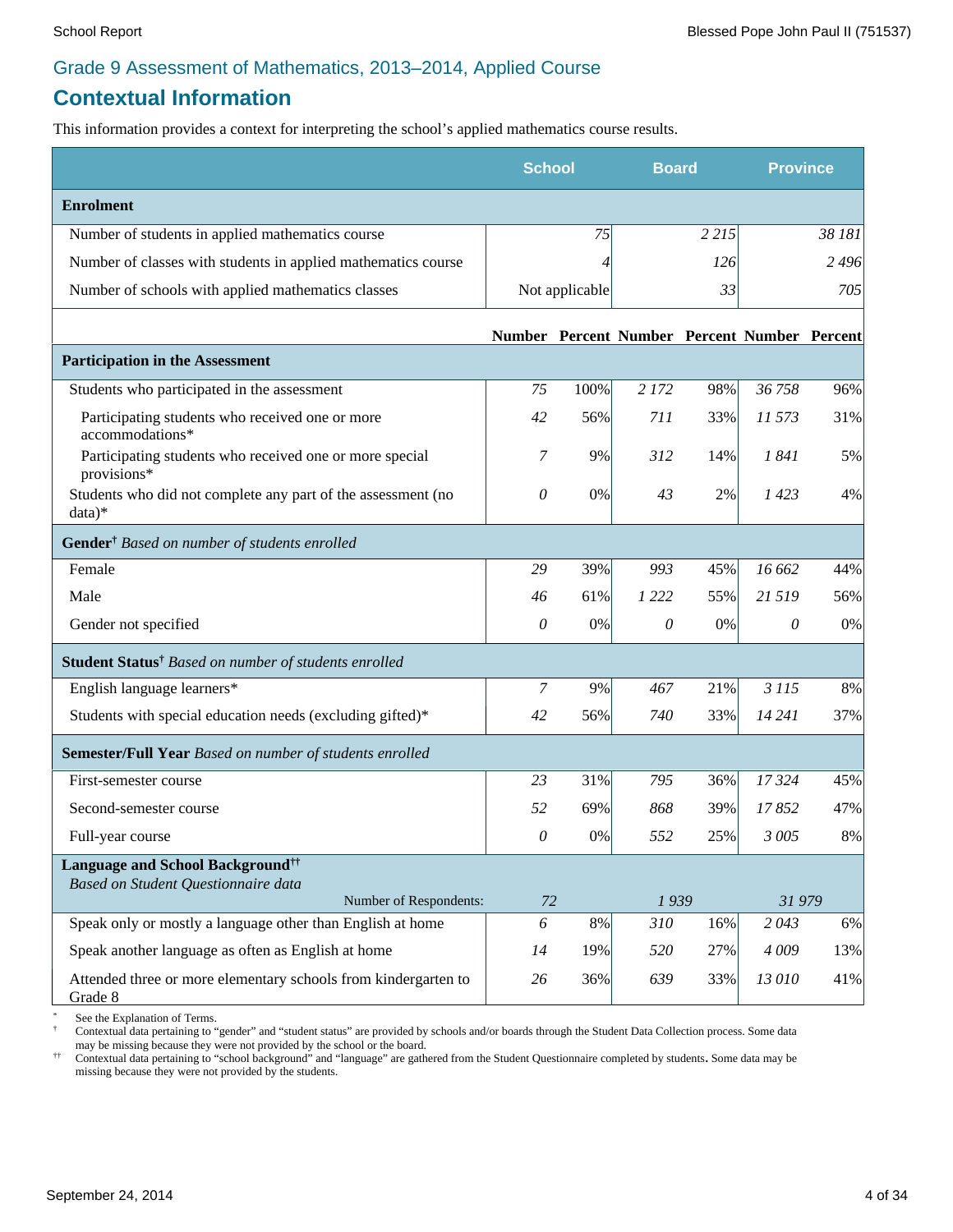# **Results for All Students**

| <b>All Students*</b>                                                              |                     |      |                         |                           |
|-----------------------------------------------------------------------------------|---------------------|------|-------------------------|---------------------------|
| Number of Students                                                                | <b>School</b><br>75 |      | <b>Board</b><br>2 2 1 5 | <b>Province</b><br>38 181 |
|                                                                                   | #                   | $\%$ | $\%$                    | $\%$                      |
| Level 4                                                                           | $\mathfrak{Z}$      | 4%   | 9%                      | 9%                        |
| Level 3                                                                           | 14                  | 19%  | 36%                     | 38%                       |
| Level 2                                                                           | 28                  | 37%  | 36%                     | 34%                       |
| <b>Level 1</b>                                                                    | 23                  | 31%  | 13%                     | 11%                       |
| <b>Below Level 1</b>                                                              | 7                   | 9%   | 5%                      | 4%                        |
| Participating<br><b>Students</b>                                                  | 75                  | 100% | 98%                     | 96%                       |
| <b>No Data</b>                                                                    | $\Omega$            | 0%   | 2%                      | 4%                        |
| <b>At or Above</b><br><b>Provincial Standard</b><br>(Levels 3 and 4) $^{\dagger}$ |                     | 23%  | 44%                     | 47%                       |



# **Results for Participating Students (excludes "no data" category)**

| <b>Participating Students**</b>                                                |                     |      |                       |                           |  |  |
|--------------------------------------------------------------------------------|---------------------|------|-----------------------|---------------------------|--|--|
| Number of Students                                                             | <b>School</b><br>75 |      | <b>Board</b><br>2 172 | <b>Province</b><br>36 758 |  |  |
|                                                                                | #                   | $\%$ | $\frac{0}{0}$         | $\frac{0}{0}$             |  |  |
| Level 4                                                                        | $\mathfrak{Z}$      | 4%   | 9%                    | 9%                        |  |  |
| Level 3                                                                        | 14                  | 19%  | 37%                   | 40%                       |  |  |
| Level 2                                                                        | 28                  | 37%  | 36%                   | 35%                       |  |  |
| Level 1                                                                        | 23                  | 31%  | 14%                   | 12%                       |  |  |
| <b>Below Level 1</b>                                                           |                     | 9%   | 5%                    | 4%                        |  |  |
| <b>At or Above</b><br><b>Provincial Standard</b><br>(Levels 3 and 4) $\dagger$ |                     | 23%  | 45%                   | 49%                       |  |  |



\* Because percentages in tables and graphs are rounded, and because graphs do not show all reporting categories, percentages may not add to 100.

\*\* Because percentages in tables and graphs are rounded, percentages may not add to 100.

† These percentages are based on the actual number of students and cannot be calculated simply by adding the rounded percentages of students at Levels 3 and 4.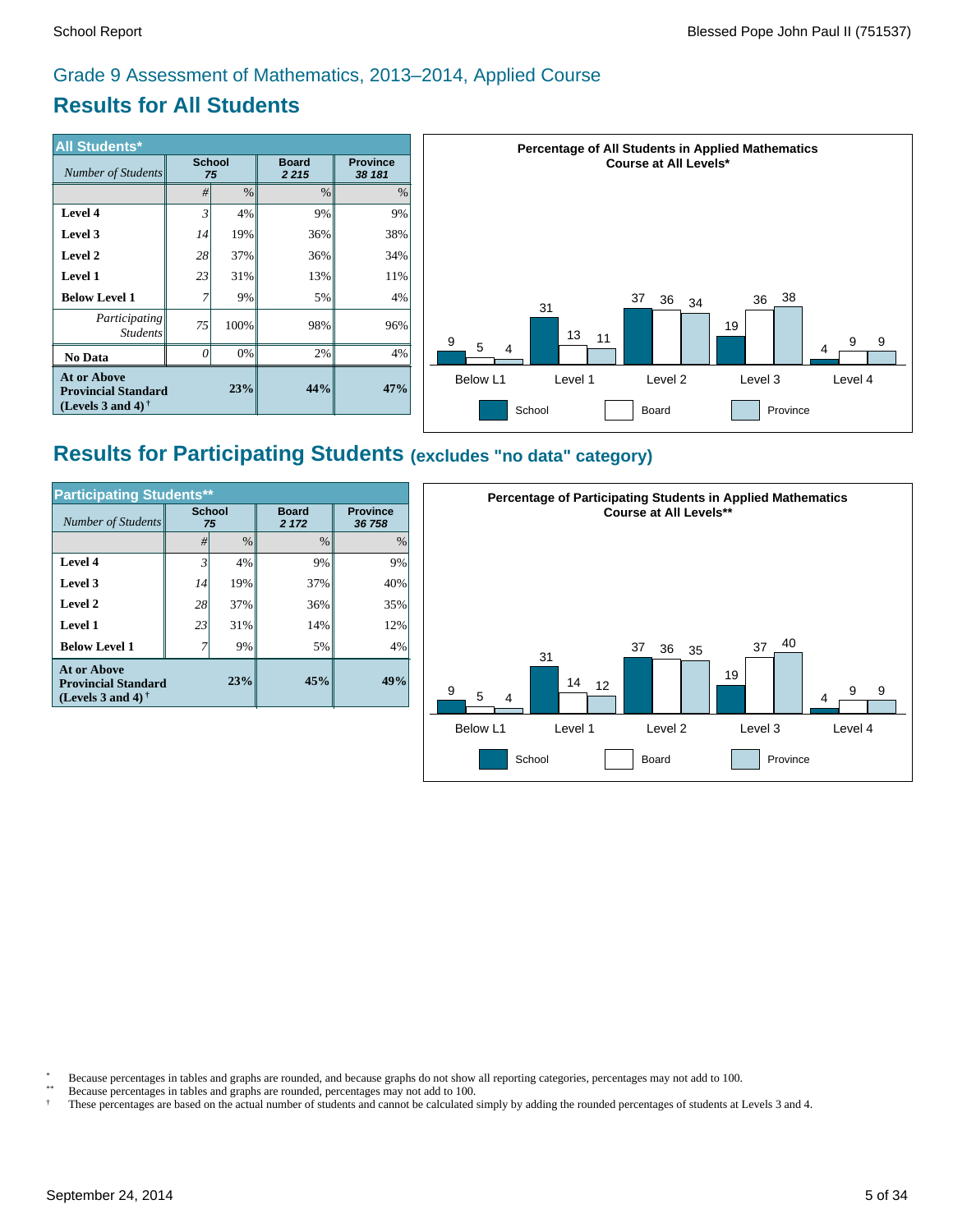# **Results by Gender††** Grade 9 Assessment of Mathematics, 2013–2014, Applied Course

| All Students: School by Gender*                                                                             |                     |               |                   |      |  |
|-------------------------------------------------------------------------------------------------------------|---------------------|---------------|-------------------|------|--|
| Number of Students                                                                                          | <b>Female</b><br>29 |               | <b>Male</b><br>46 |      |  |
|                                                                                                             | #                   | $\frac{0}{0}$ | #                 | %    |  |
| Level 4                                                                                                     | 0                   | 0%            | 3                 | 7%   |  |
| Level 3                                                                                                     | 5                   | 17%           | 9                 | 20%  |  |
| Level 2                                                                                                     | 10                  | 34%           | 18                | 39%  |  |
| <b>Level 1</b>                                                                                              | 11                  | 38%           | 12                | 26%  |  |
| <b>Below Level 1</b>                                                                                        | $\mathfrak{Z}$      | 10%           | 4                 | 9%   |  |
| Participating<br><b>Students</b>                                                                            | 29                  | 100%          | 46                | 100% |  |
| No Data                                                                                                     | 0                   | 0%            | 0                 | 0%   |  |
| <b>At or Above</b><br>17%<br><b>Provincial Standard</b><br>(Levels 3 and 4) <sup><math>\dagger</math></sup> |                     |               |                   | 26%  |  |

| <b>All Students: Board by Gender*</b>                                                 |     |                      |                      |     |  |
|---------------------------------------------------------------------------------------|-----|----------------------|----------------------|-----|--|
| <b>Number of Students</b>                                                             |     | <b>Female</b><br>993 | <b>Male</b><br>1 222 |     |  |
|                                                                                       | #   | $\frac{0}{0}$        | #                    | %   |  |
| Level 4                                                                               | 70  | 7%                   | 120                  | 10% |  |
| Level 3                                                                               | 330 | 33%                  | 463                  | 38% |  |
| <b>Level 2</b>                                                                        | 379 | 38%                  | 412                  | 34% |  |
| <b>Level 1</b>                                                                        | 150 | 15%                  | 147                  | 12% |  |
| <b>Below Level 1</b>                                                                  | 43  | 4%                   | 58                   | 5%  |  |
| Participating<br><b>Students</b>                                                      | 972 | 98%                  | 1 200                | 98% |  |
| No Data                                                                               | 21  | 2%                   | 22                   | 2%  |  |
| <b>At or Above</b><br>40%<br><b>Provincial Standard</b><br>(Levels 3 and 4) $\dagger$ |     |                      |                      | 48% |  |

| <b>All Students: Province by Gender*</b>                                                                    |         |                         |                      |      |  |
|-------------------------------------------------------------------------------------------------------------|---------|-------------------------|----------------------|------|--|
| Number of Students                                                                                          |         | <b>Female</b><br>16 662 | <b>Male</b><br>21519 |      |  |
|                                                                                                             | #       | $\frac{0}{0}$           | #                    | $\%$ |  |
| Level 4                                                                                                     | 1 3 2 5 | 8%                      | 2078                 | 10%  |  |
| Level 3                                                                                                     | 6 145   | 37%                     | 8 463                | 39%  |  |
| Level 2                                                                                                     | 5962    | 36%                     | 7002                 | 33%  |  |
| <b>Level 1</b>                                                                                              | 1948    | 12%                     | 2 2 9 2              | 11%  |  |
| <b>Below Level 1</b>                                                                                        | 652     | 4%                      | 891                  | 4%   |  |
| Participating<br><b>Students</b>                                                                            | 16 032  | 96%                     | 20 726               | 96%  |  |
| No Data                                                                                                     | 630     | 4%                      | 793                  | 4%   |  |
| <b>At or Above</b><br>45%<br><b>Provincial Standard</b><br>(Levels 3 and 4) <sup><math>\dagger</math></sup> |         |                         |                      | 49%  |  |







\* Because percentages in tables and graphs are rounded, and because graphs do not show all reporting categories, percentages may not add to 100.

<sup> $\dagger$ </sup> These percentages are based on the actual number of students and cannot be calculated simply by adding the rounded percentages of students at Levels 3 and 4.<br><sup> $\dagger$ </sup> Includes only students for whom gender data were

†† Includes only students for whom gender data were available.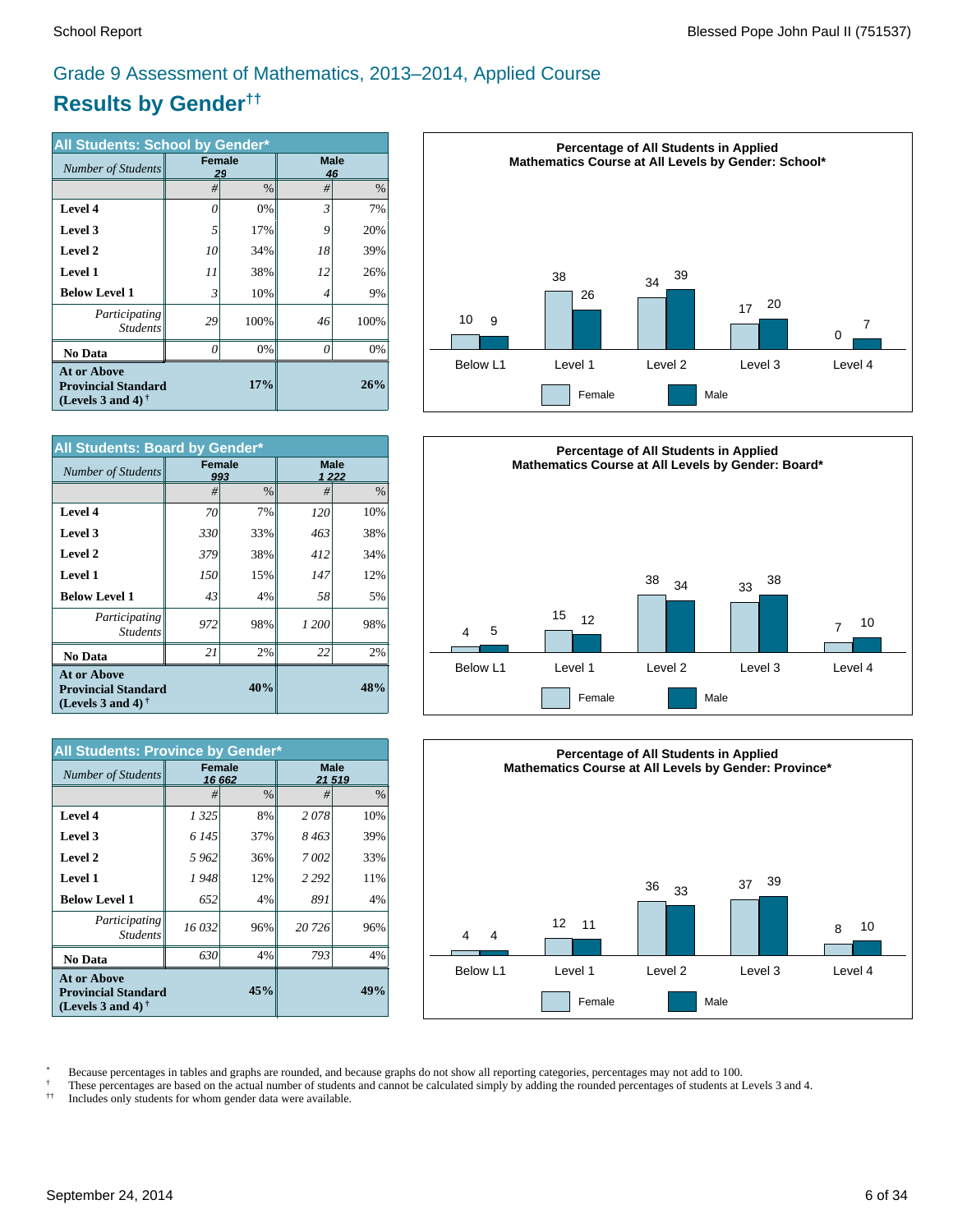# **Contextual Information**

This information provides a context for interpreting the school's academic mathematics course results.

|                                                                                                               | <b>School</b> |                | <b>Board</b>                                 |      | <b>Province</b> |        |
|---------------------------------------------------------------------------------------------------------------|---------------|----------------|----------------------------------------------|------|-----------------|--------|
| <b>Enrolment</b>                                                                                              |               |                |                                              |      |                 |        |
| Number of students in academic mathematics course                                                             |               | 255            |                                              | 4742 |                 | 95 914 |
| Number of classes with students in academic mathematics<br>course                                             |               | 10             |                                              | 195  |                 | 4073   |
| Number of schools with academic mathematics classes                                                           |               | Not applicable |                                              | 33   |                 | 688    |
|                                                                                                               |               |                | Number Percent Number Percent Number Percent |      |                 |        |
| <b>Participation in the Assessment</b>                                                                        |               |                |                                              |      |                 |        |
| Students who participated in the assessment                                                                   | 252           | 99%            | 4714                                         | 99%  | 95 178          | 99%    |
| Participating students who received one or more<br>accommodations*                                            | 7             | 3%             | 204                                          | 4%   | 5 1 4 6         | 5%     |
| Participating students who received one or more special<br>provisions*                                        | 19            | 8%             | 334                                          | 7%   | 3468            | 4%     |
| Students who did not complete any part of the assessment (no<br>data)*                                        | 3             | 1%             | 28                                           | 1%   | 736             | 1%     |
| Gender <sup>†</sup> Based on number of students enrolled                                                      |               |                |                                              |      |                 |        |
| Female                                                                                                        | 128           | 50%            | 2 5 2 4                                      | 53%  | 49 157          | 51%    |
| Male                                                                                                          | 127           | 50%            | 2 2 1 8                                      | 47%  | 46757           | 49%    |
| Gender not specified                                                                                          | 0             | 0%             | 0                                            | 0%   | 0               | 0%     |
| Student Status <sup>†</sup> Based on number of students enrolled                                              |               |                |                                              |      |                 |        |
| English language learners*                                                                                    | 21            | 8%             | 506                                          | 11%  | 6 137           | 6%     |
| Students with special education needs (excluding gifted)*                                                     | 7             | 3%             | 188                                          | 4%   | 5969            | 6%     |
| Semester/Full Year Based on number of students enrolled                                                       |               |                |                                              |      |                 |        |
| First-semester course                                                                                         | 147           | 58%            | 1751                                         | 37%  | 42 784          | 45%    |
| Second-semester course                                                                                        | 108           | 42%            | 1709                                         | 36%  | 42 5 10         | 44%    |
| Full-year course                                                                                              | $\theta$      | 0%             | 1 2 8 2                                      | 27%  | 10 620          | 11%    |
| Language and School Background <sup>††</sup><br>Based on Student Questionnaire data<br>Number of Respondents: | 250           |                | 4 3 6 7                                      |      | 87038           |        |
| Speak only or mostly a language other than English at home                                                    | 20            | 8%             | 460                                          | 11%  | 7440            | 9%     |
| Speak another language as often as English at home                                                            | 60            | 24%            | 949                                          | 22%  | 13 677          | 16%    |
| Attended three or more elementary schools from kindergarten to<br>Grade 8                                     | 59            | 24%            | 1 157                                        | 26%  | 31 324          | 36%    |

See the Explanation of Terms.

† Contextual data pertaining to "gender" and "student status" are provided by schools and/or boards through the Student Data Collection process. Some data may be missing because they were not provided by the school or the board.

†† Contextual data pertaining to "school background" and "language" are gathered from the Student Questionnaire completed by students**.** Some data may be missing because they were not provided by the students.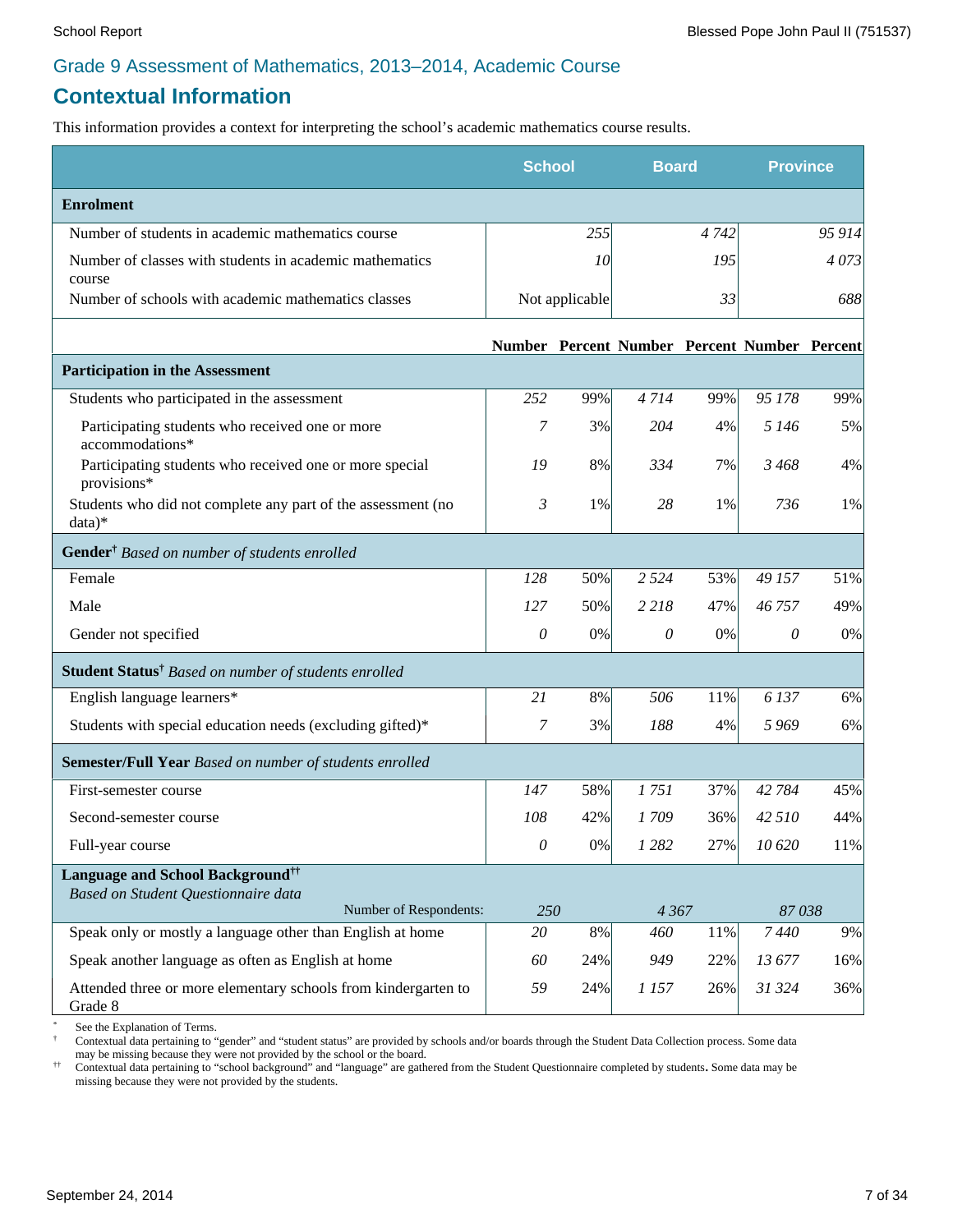# **Results for All Students**

| <b>All Students*</b>                                                           |                      |               |                      |                           |
|--------------------------------------------------------------------------------|----------------------|---------------|----------------------|---------------------------|
| Number of Students                                                             | <b>School</b><br>255 |               | <b>Board</b><br>4742 | <b>Province</b><br>95 914 |
|                                                                                | #                    | $\frac{0}{0}$ | $\%$                 | $\%$                      |
| Level 4                                                                        | 22                   | 9%            | 10%                  | 12%                       |
| Level 3                                                                        | 200                  | 78%           | 73%                  | 73%                       |
| Level 2                                                                        | 25                   | 10%           | 12%                  | 11%                       |
| <b>Level 1</b>                                                                 | 5                    | 2%            | 4%                   | 4%                        |
| <b>Below Level 1</b>                                                           | 0                    | 0%            | $<$ 1%               | $<$ 1%                    |
| Participating<br><b>Students</b>                                               | 252                  | 99%           | 99%                  | 99%                       |
| No Data                                                                        | 3                    | 1%            | 1%                   | 1%                        |
| <b>At or Above</b><br><b>Provincial Standard</b><br>(Levels 3 and 4) $\dagger$ |                      | 87%           | 83%                  | 85%                       |



# **Results for Participating Students (excludes "no data" category)**

| <b>Participating Students**</b>                                                       |                      |      |                      |                           |  |  |  |
|---------------------------------------------------------------------------------------|----------------------|------|----------------------|---------------------------|--|--|--|
| <b>Number of Students</b>                                                             | <b>School</b><br>252 |      | <b>Board</b><br>4714 | <b>Province</b><br>95 178 |  |  |  |
|                                                                                       | #I                   | $\%$ | $\%$                 | $\frac{0}{0}$             |  |  |  |
| Level 4                                                                               | 22                   | 9%   | 10%                  | 12%                       |  |  |  |
| Level 3                                                                               | 200                  | 79%  | 73%                  | 73%                       |  |  |  |
| Level 2                                                                               | 25                   | 10%  | 12%                  | 11%                       |  |  |  |
| Level 1                                                                               | 5                    | 2%   | 4%                   | 4%                        |  |  |  |
| <b>Below Level 1</b>                                                                  | 0                    | 0%   | $<$ 1%               | $<$ 1%                    |  |  |  |
| <b>At or Above</b><br>88%<br><b>Provincial Standard</b><br>(Levels 3 and 4) $\dagger$ |                      |      | 83%                  | 85%                       |  |  |  |



\* Because percentages in tables and graphs are rounded, and because graphs do not show all reporting categories, percentages may not add to 100.

- \*\* Because percentages in tables and graphs are rounded, percentages may not add to 100.
- † These percentages are based on the actual number of students and cannot be calculated simply by adding the rounded percentages of students at Levels 3 and 4.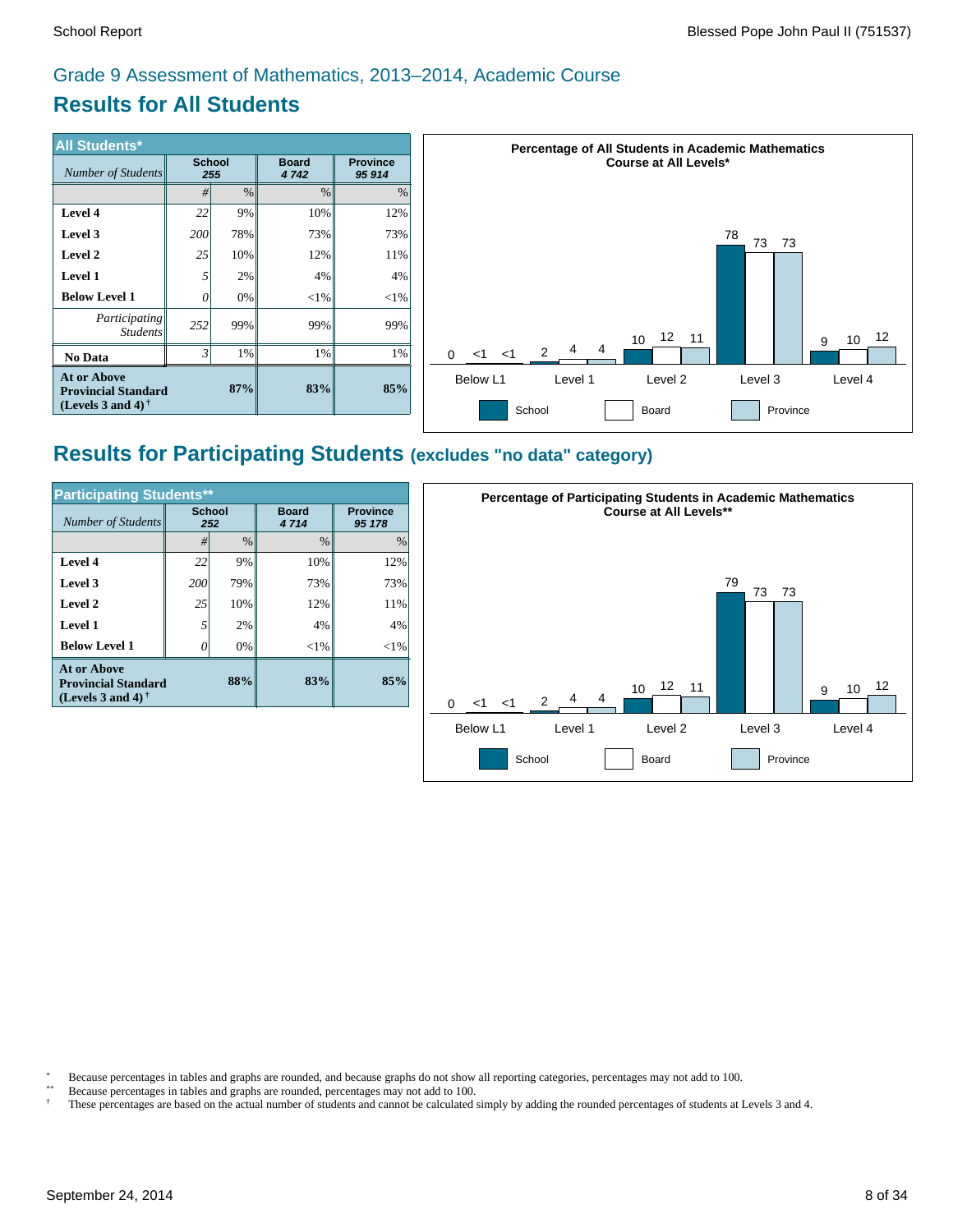# **Results by Gender††** Grade 9 Assessment of Mathematics, 2013–2014, Academic Course

| All Students: School by Gender*                                                       |                |      |     |                    |  |
|---------------------------------------------------------------------------------------|----------------|------|-----|--------------------|--|
| Number of Students                                                                    | <b>Female</b>  | 128  |     | <b>Male</b><br>127 |  |
|                                                                                       | #              | $\%$ | #   | $\frac{0}{0}$      |  |
| Level 4                                                                               | 5              | 4%   | 17  | 13%                |  |
| Level 3                                                                               | 104            | 81%  | 96  | 76%                |  |
| Level 2                                                                               | 17             | 13%  | 8   | 6%                 |  |
| <b>Level 1</b>                                                                        | 0              | 0%   | 5   | 4%                 |  |
| <b>Below Level 1</b>                                                                  | 0              | 0%   | 0   | 0%                 |  |
| Participating<br><b>Students</b>                                                      | 126            | 98%  | 126 | 99%                |  |
| No Data                                                                               | $\overline{2}$ | 2%   | 1   | 1%                 |  |
| <b>At or Above</b><br>85%<br><b>Provincial Standard</b><br>(Levels 3 and 4) $\dagger$ |                |      |     | 89%                |  |

| <b>All Students: Board by Gender*</b>                                                 |               |               |                        |      |  |  |
|---------------------------------------------------------------------------------------|---------------|---------------|------------------------|------|--|--|
| <b>Number of Students</b>                                                             | <b>Female</b> | 2 5 24        | <b>Male</b><br>2 2 1 8 |      |  |  |
|                                                                                       | #             | $\frac{0}{0}$ | #                      | $\%$ |  |  |
| Level 4                                                                               | 241           | 10%           | 224                    | 10%  |  |  |
| Level 3                                                                               | 1814          | 72%           | 1635                   | 74%  |  |  |
| Level 2                                                                               | 342           | 14%           | 237                    | 11%  |  |  |
| <b>Level 1</b>                                                                        | 107           | 4%            | 97                     | 4%   |  |  |
| <b>Below Level 1</b>                                                                  | 4             | ${<}1\%$      | 13                     | 1%   |  |  |
| Participating<br><b>Students</b>                                                      | 2 508         | 99%           | 2 2 0 6                | 99%  |  |  |
| No Data                                                                               | 16            | 1%            | 12                     | 1%   |  |  |
| <b>At or Above</b><br>81%<br><b>Provincial Standard</b><br>(Levels 3 and 4) $\dagger$ |               |               |                        | 84%  |  |  |

| All Students: Province by Gender*                                                                    |               |               |         |                      |  |  |  |  |
|------------------------------------------------------------------------------------------------------|---------------|---------------|---------|----------------------|--|--|--|--|
| Number of Students                                                                                   | <b>Female</b> | 49 157        |         | <b>Male</b><br>46757 |  |  |  |  |
|                                                                                                      | #             | $\frac{0}{0}$ | #       | $\%$                 |  |  |  |  |
| Level 4                                                                                              | 5 363         | 11%           | 6085    | 13%                  |  |  |  |  |
| Level 3                                                                                              | 35 706        | 73%           | 34 029  | 73%                  |  |  |  |  |
| Level 2                                                                                              | 5688          | 12%           | 4 4 4 3 | 10%                  |  |  |  |  |
| <b>Level 1</b>                                                                                       | 1918          | 4%            | 1 699   | 4%                   |  |  |  |  |
| <b>Below Level 1</b>                                                                                 | 87            | ${<}1\%$      | 160     | ${<}1\%$             |  |  |  |  |
| Participating<br><b>Students</b>                                                                     | 48762         | 99%           | 46416   | 99%                  |  |  |  |  |
| No Data                                                                                              | 395           | 1%            | 341     | 1%                   |  |  |  |  |
| <b>At or Above</b><br><b>Provincial Standard</b><br>(Levels 3 and 4) <sup><math>\dagger</math></sup> |               | 86%           |         |                      |  |  |  |  |







\* Because percentages in tables and graphs are rounded, and because graphs do not show all reporting categories, percentages may not add to 100.

<sup> $\dagger$ </sup> These percentages are based on the actual number of students and cannot be calculated simply by adding the rounded percentages of students at Levels 3 and 4.<br><sup> $\dagger$ </sup> Includes only students for whom gender data were

†† Includes only students for whom gender data were available.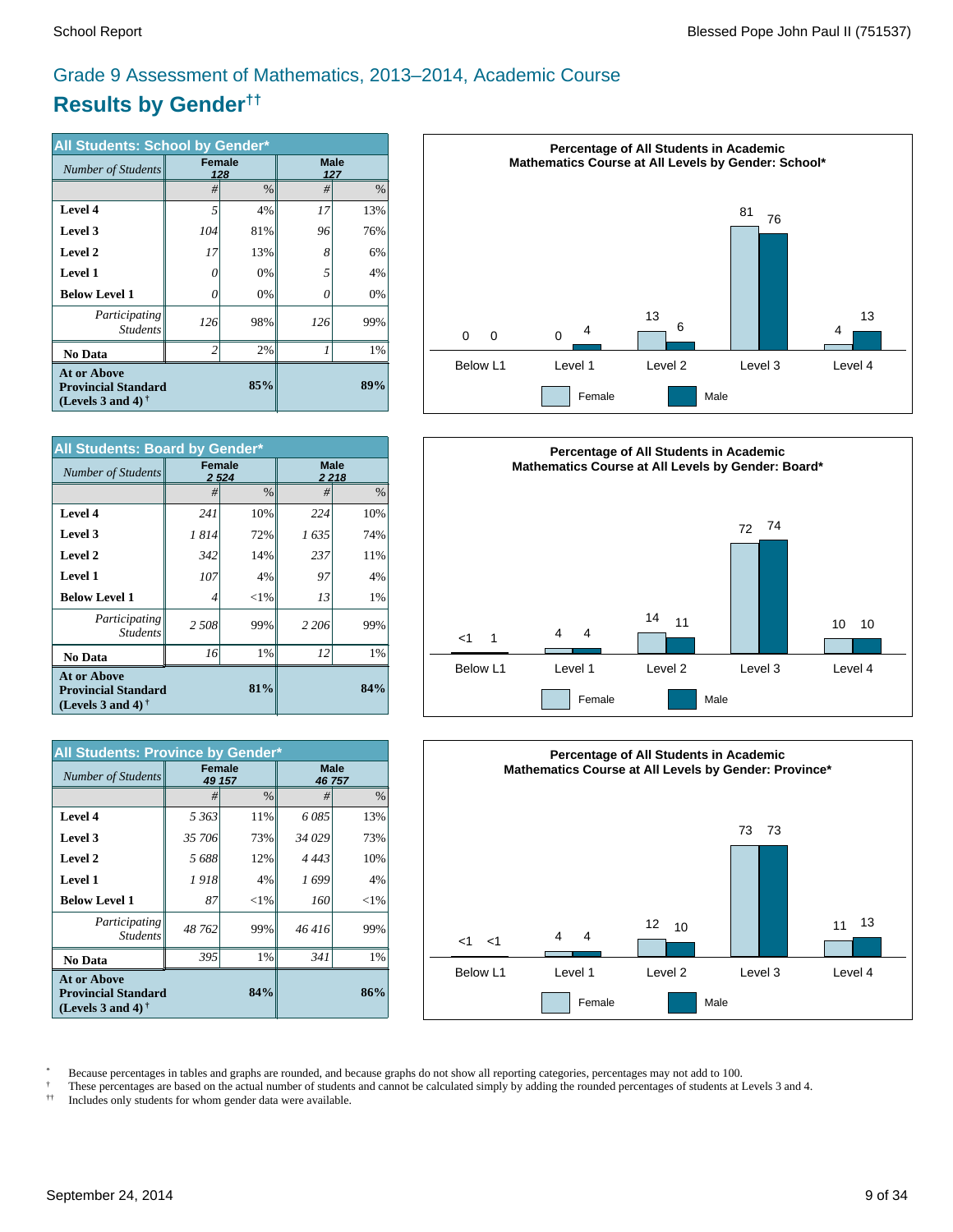#### Grade 9 Assessment of Mathematics, 2013–2014

# **Contextual Information over Time: Applied Mathematics Course**

This information provides a context for interpreting the school's results of the current and previous administrations.

|                                                                           |     |     |     | 2009-2010 2010-2011 2011-2012 2012-2013 2013-2014 |      |
|---------------------------------------------------------------------------|-----|-----|-----|---------------------------------------------------|------|
| <b>Enrolment</b>                                                          |     |     |     |                                                   |      |
| Number of students in applied mathematics course                          | 90  | 90  | 82  | 51                                                | 75   |
| Number of classes with students in applied mathematics course             | 4   | 4   | 4   | 3                                                 | 4    |
| <b>Participation in the Assessment</b>                                    |     |     |     |                                                   |      |
| Students who participated in the assessment                               | 99% | 98% | 98% | 98%                                               | 100% |
| Participating students who received one or more<br>accommodations*        | 33% | 47% | 48% | 34%                                               | 56%  |
| Participating students who received one or more special<br>provisions*    | 1%  | 6%  | 9%  | 12%                                               | 9%   |
| Students who did not complete any part of the assessment (no<br>data)*    | 1%  | 2%  | 2%  | 2%                                                | 0%   |
| Gender <sup>†</sup> Based on number of students enrolled                  |     |     |     |                                                   |      |
| Female                                                                    | 42% | 42% | 45% | 57%                                               | 39%  |
| Male                                                                      | 58% | 58% | 55% | 43%                                               | 61%  |
| Gender not specified                                                      | 0%  | 0%  | 0%  | 0%                                                | 0%   |
| Student Status <sup>†</sup> Based on number of students enrolled          |     |     |     |                                                   |      |
| English language learners*                                                | 8%  | 10% | 10% | 14%                                               | 9%   |
| Students with special education needs (excluding gifted)*                 | 31% | 41% | 44% | 31%                                               | 56%  |
| Semester/Full Year Based on number of students enrolled                   |     |     |     |                                                   |      |
| First-semester course                                                     | 51% | 73% | 46% | 27%                                               | 31%  |
| Second-semester course                                                    | 49% | 27% | 54% | 73%                                               | 69%  |
| Full-year course                                                          | 0%  | 0%  | 0%  | 0%                                                | 0%   |
| Language and School Background <sup>††</sup>                              |     |     |     |                                                   |      |
| Based on Student Questionnaire data<br>Number of Respondents:             | 89  | 86  | 80  | 49                                                | 72   |
| Speak only or mostly a language other than English at home                | 4%  | 9%  | 8%  | 12%                                               | 8%   |
| Speak another language as often as English at home                        | 18% | 19% | 12% | 18%                                               | 19%  |
| Attended three or more elementary schools from kindergarten to<br>Grade 8 | 37% | 36% | 35% | 45%                                               | 36%  |

See the Explanation of Terms.

† Contextual data pertaining to "gender" and "student status" are provided by schools and/or boards through the Student Data Collection process. Some data may be missing because they were not provided by the school or the board.

 $\ddot{\tau} \dot{\tau}$ **††** Contextual data pertaining to "school background" and "language" are gathered from the Student Questionnaire completed by students. Some data may be missing because they were not provided by the students.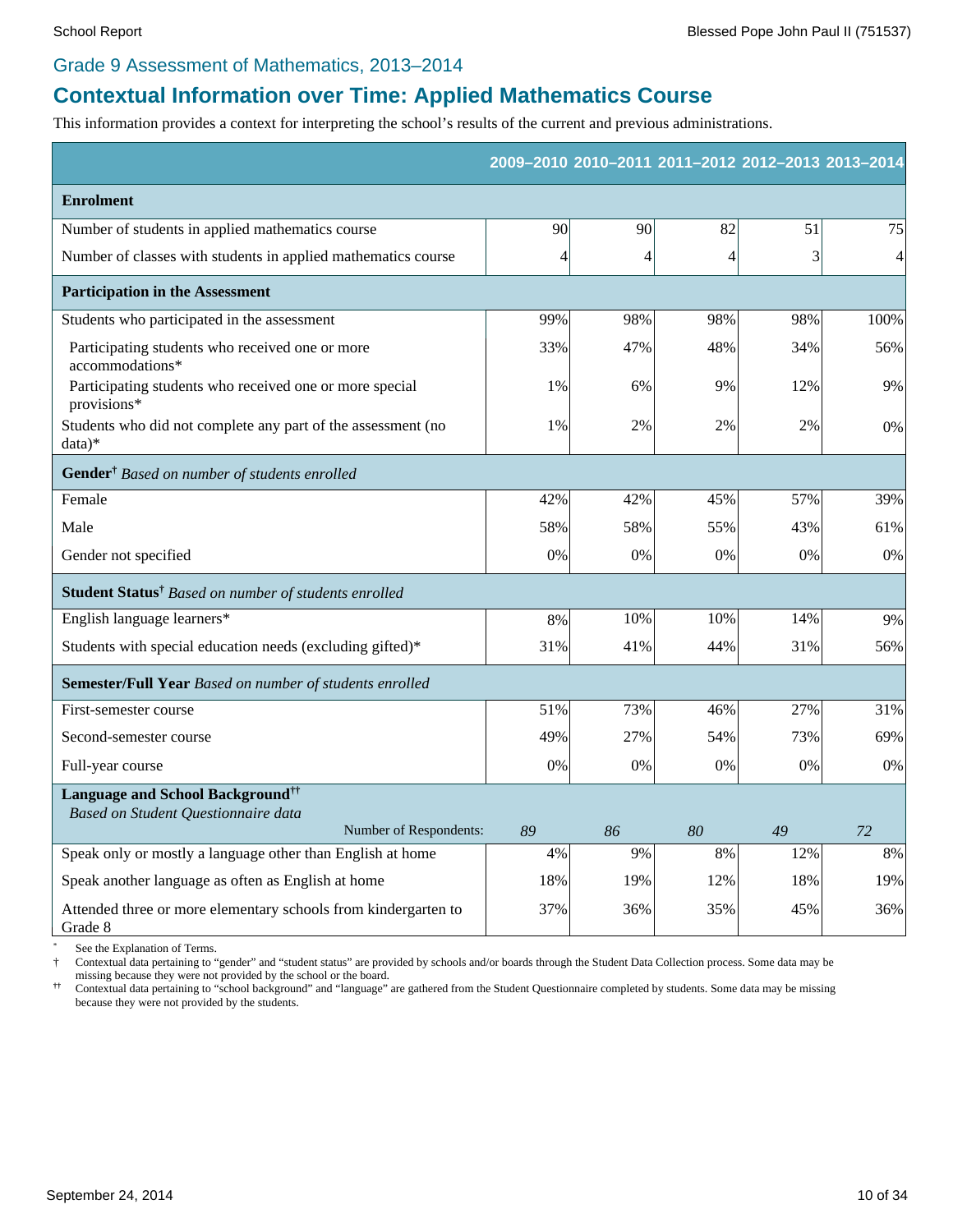## Results over Time, 2010–2011 to 2013–2014

# **Applied Mathematics Course for All Students**

| School*                                                                                              |             |           |           |           |
|------------------------------------------------------------------------------------------------------|-------------|-----------|-----------|-----------|
| Year                                                                                                 | $'10 - '11$ | $11 - 12$ | $12 - 13$ | $13 - 14$ |
| <b>Number of Students</b>                                                                            | 90          | 82        | 51        | 75        |
| Level 4                                                                                              | 2%          | 2%        | 0%        | 4%        |
| Level 3                                                                                              | 17%         | 22%       | 16%       | 19%       |
| Level 2                                                                                              | 38%         | 40%       | 51%       | 37%       |
| Level 1                                                                                              | 33%         | 26%       | 29%       | 31%       |
| <b>Below Level 1</b>                                                                                 | 8%          | 7%        | 2%        | 9%        |
| <b>Participating Students</b>                                                                        | 98%         | 98%       | 98%       | 100%      |
| No Data                                                                                              | 2%          | 2%        | 2%        | 0%        |
| <b>At or Above</b><br><b>Provincial Standard</b><br>(Levels 3 and 4) <sup><math>\dagger</math></sup> | 19%         | 24%       | 16%       | 23%       |

| Board*                                                                                               |             |           |           |           |
|------------------------------------------------------------------------------------------------------|-------------|-----------|-----------|-----------|
| Year                                                                                                 | $'10 - '11$ | $11 - 12$ | $12 - 13$ | $13 - 14$ |
| Number of Students                                                                                   | 2 307       | 2361      | 2 117     | 2 2 1 5   |
| Level 4                                                                                              | 7%          | 7%        | 8%        | 9%        |
| Level 3                                                                                              | 31%         | 31%       | 32%       | 36%       |
| Level 2                                                                                              | 36%         | 37%       | 38%       | 36%       |
| Level 1                                                                                              | 16%         | 15%       | 15%       | 13%       |
| <b>Below Level 1</b>                                                                                 | 7%          | 5%        | 5%        | 5%        |
| <b>Participating Students</b>                                                                        | 96%         | 96%       | 97%       | 98%       |
| No Data                                                                                              | 4%          | 4%        | 3%        | 2%        |
| <b>At or Above</b><br><b>Provincial Standard</b><br>(Levels 3 and 4) <sup><math>\dagger</math></sup> | 38%         | 39%       | 40%       | 44%       |

| Province*                                                                                     |             |           |           |           |
|-----------------------------------------------------------------------------------------------|-------------|-----------|-----------|-----------|
| Year                                                                                          | $'10 - '11$ | $11 - 12$ | $12 - 13$ | $13 - 14$ |
| Number of Students                                                                            | 44 095      | 41799     | 39 881    | 38 181    |
| Level 4                                                                                       | 7%          | 7%        | 8%        | 9%        |
| Level 3                                                                                       | 35%         | 37%       | 36%       | 38%       |
| Level 2                                                                                       | 35%         | 34%       | 35%       | 34%       |
| Level 1                                                                                       | 14%         | 13%       | 13%       | 11%       |
| <b>Below Level 1</b>                                                                          | 5%          | 4%        | 5%        | 4%        |
| <b>Participating Students</b>                                                                 | 95%         | 95%       | 96%       | 96%       |
| No Data                                                                                       | 5%          | 5%        | 4%        | 4%        |
| At or Above<br><b>Provincial Standard</b><br>(Levels 3 and 4) <sup><math>\dagger</math></sup> | 42%         | 44%       | 44%       | 47%       |







\* Because percentages in tables and graphs are rounded, and because graphs do not show all reporting categories, percentages may not add to 100.

† These percentages are based on the actual number of students and cannot be calculated simply by adding the rounded percentages of students at Levels 3 and 4.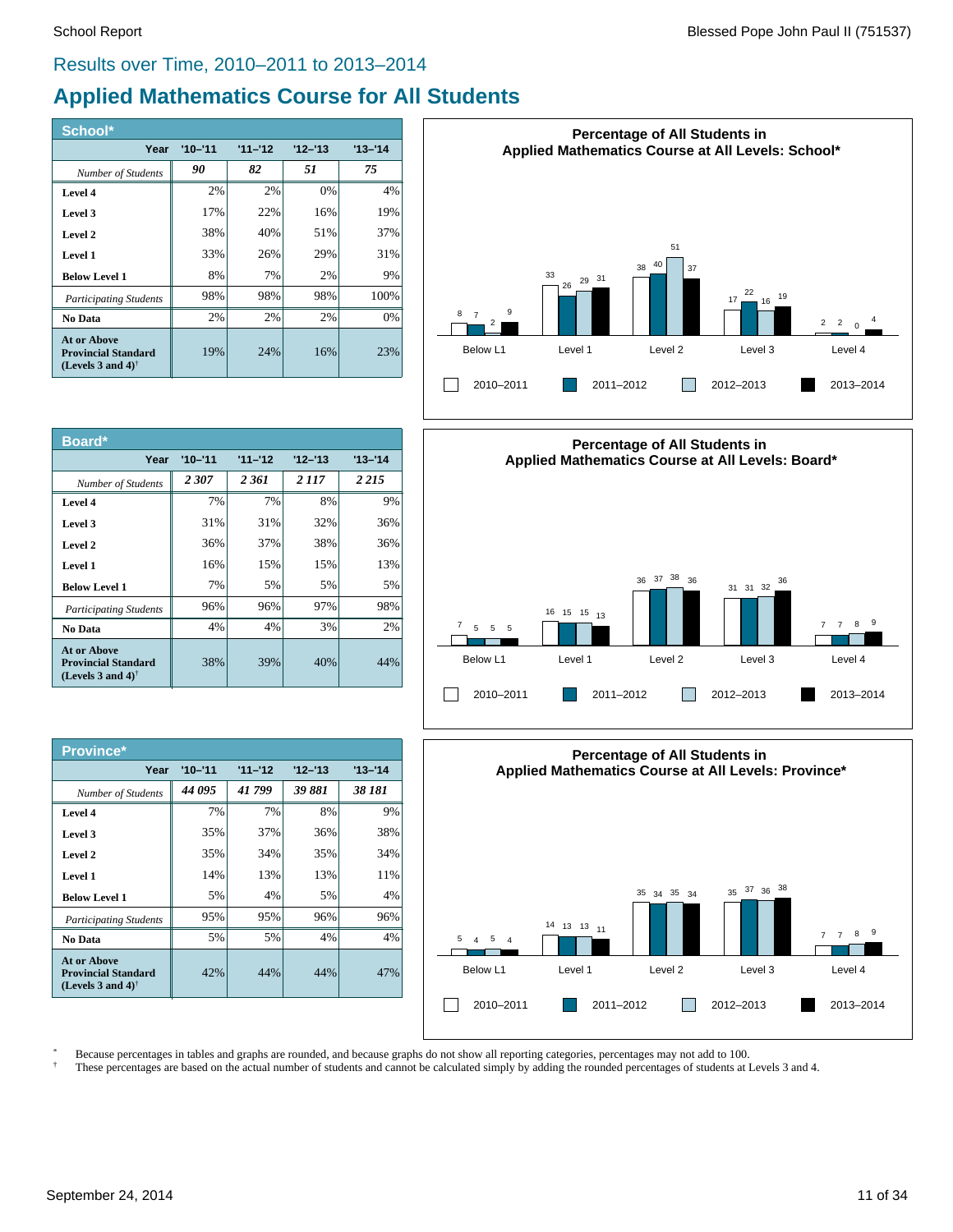#### Grade 9 Assessment of Mathematics, 2013–2014

# **Contextual Information over Time: Academic Mathematics Course**

This information provides a context for interpreting the school's results of the current and previous administrations.

|                                                                           |          |           |        | 2009-2010 2010-2011 2011-2012 2012-2013 2013-2014 |     |
|---------------------------------------------------------------------------|----------|-----------|--------|---------------------------------------------------|-----|
| <b>Enrolment</b>                                                          |          |           |        |                                                   |     |
| Number of students in academic mathematics course                         | 269      | 273       | 277    | 254                                               | 255 |
| Number of classes with students in academic mathematics<br>course         | 10       | 10        | 10     | 10                                                | 10  |
| <b>Participation in the Assessment</b>                                    |          |           |        |                                                   |     |
| Students who participated in the assessment                               | 100%     | 100%      | 100%   | 100%                                              | 99% |
| Participating students who received one or more<br>accommodations*        | 4%       | 3%        | 5%     | 4%                                                | 3%  |
| Participating students who received one or more special<br>provisions*    | 0%       | $<$ l $%$ | 7%     | 7%                                                | 8%  |
| Students who did not complete any part of the assessment (no<br>$data)*$  | ${<}1\%$ | 0%        | $<$ 1% | 0%                                                | 1%  |
| Gender <sup>†</sup> Based on number of students enrolled                  |          |           |        |                                                   |     |
| Female                                                                    | 51%      | 50%       | 43%    | 52%                                               | 50% |
| Male                                                                      | 49%      | 50%       | 57%    | 48%                                               | 50% |
| Gender not specified                                                      | 0%       | 0%        | 0%     | 0%                                                | 0%  |
| Student Status <sup>†</sup> Based on number of students enrolled          |          |           |        |                                                   |     |
| English language learners*                                                | 5%       | 5%        | 7%     | 7%                                                | 8%  |
| Students with special education needs (excluding gifted)*                 | 4%       | 2%        | 4%     | 4%                                                | 3%  |
| Semester/Full Year Based on number of students enrolled                   |          |           |        |                                                   |     |
| First-semester course                                                     | 42%      | 59%       | 51%    | 51%                                               | 58% |
| Second-semester course                                                    | 58%      | 41%       | 49%    | 49%                                               | 42% |
| Full-year course                                                          | 0%       | 0%        | 0%     | 0%                                                | 0%  |
| Language and School Background <sup>††</sup>                              |          |           |        |                                                   |     |
| Based on Student Questionnaire data<br>Number of Respondents:             | 270      | 271       | 270    | 246                                               | 250 |
| Speak only or mostly a language other than English at home                | 5%       | 6%        | 6%     | 10%                                               | 8%  |
| Speak another language as often as English at home                        | 25%      | 24%       | 24%    | 25%                                               | 24% |
| Attended three or more elementary schools from kindergarten to<br>Grade 8 | 31%      | 29%       | 37%    | 32%                                               | 24% |

See the Explanation of Terms.

† Contextual data pertaining to "gender" and "student status" are provided by schools and/or boards through the Student Data Collection process. Some data may be missing because they were not provided by the school or the board.

 $\ddot{\uparrow} \dot{\uparrow}$ **††** Contextual data pertaining to "school background" and "language" are gathered from the Student Questionnaire completed by students. Some data may be missing because they were not provided by the students.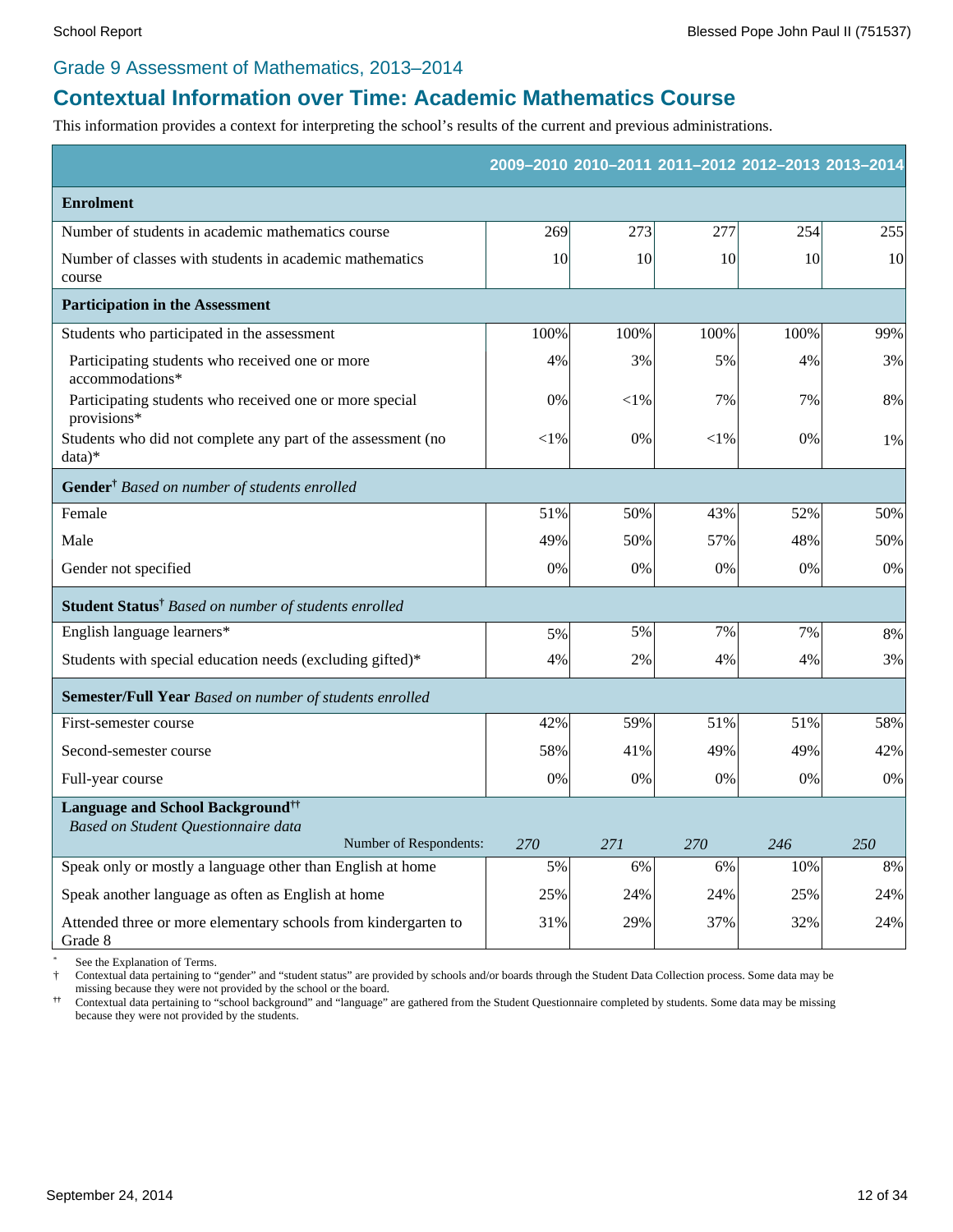## Results over Time, 2010–2011 to 2013–2014

# **Academic Mathematics Course for All Students**

| School*                                                                                       |             |           |           |           |
|-----------------------------------------------------------------------------------------------|-------------|-----------|-----------|-----------|
| Year                                                                                          | $'10 - '11$ | $11 - 12$ | $12 - 13$ | $13 - 14$ |
| Number of Students                                                                            | 273         | 277       | 254       | 255       |
| Level 4                                                                                       | 8%          | 14%       | 12%       | 9%        |
| Level 3                                                                                       | 78%         | 74%       | 75%       | 78%       |
| Level 2                                                                                       | 12%         | 8%        | 10%       | 10%       |
| Level 1                                                                                       | 2%          | 3%        | 3%        | 2%        |
| <b>Below Level 1</b>                                                                          | 0%          | 0%        | 0%        | 0%        |
| <b>Participating Students</b>                                                                 | 100%        | 100%      | 100%      | 99%       |
| No Data                                                                                       | 0%          | ${<}1\%$  | 0%        | 1%        |
| At or Above<br><b>Provincial Standard</b><br>(Levels 3 and 4) <sup><math>\dagger</math></sup> | 85%         | 89%       | 87%       | 87%       |

| Board*                                                                     |             |           |           |           |
|----------------------------------------------------------------------------|-------------|-----------|-----------|-----------|
| Year                                                                       | $'10 - '11$ | $11 - 12$ | $12 - 13$ | $13 - 14$ |
| Number of Students                                                         | 4.521       | 4816      | 4598      | 4742      |
| Level 4                                                                    | 10%         | 13%       | 11%       | 10%       |
| Level 3                                                                    | 73%         | 70%       | 73%       | 73%       |
| Level 2                                                                    | 12%         | 11%       | 11%       | 12%       |
| Level 1                                                                    | 4%          | 5%        | 4%        | 4%        |
| <b>Below Level 1</b>                                                       | ${<}1\%$    | ${<}1\%$  | ${<}1\%$  | ${<}1\%$  |
| <b>Participating Students</b>                                              | 99%         | 99%       | 99%       | 99%       |
| No Data                                                                    | $1\%$       | $1\%$     | 1%        | 1%        |
| At or Above<br><b>Provincial Standard</b><br>(Levels 3 and 4) <sup>†</sup> | 83%         | 83%       | 84%       | 83%       |

| Province*                                                                                            |             |           |           |           |
|------------------------------------------------------------------------------------------------------|-------------|-----------|-----------|-----------|
| Year                                                                                                 | $'10 - '11$ | $11 - 12$ | $12 - 13$ | $13 - 14$ |
| Number of Students                                                                                   | 99 278      | 97 741    | 97 158    | 95 914    |
| Level 4                                                                                              | 11%         | 13%       | 13%       | 12%       |
| Level 3                                                                                              | 72%         | 71%       | 71%       | 73%       |
| Level 2                                                                                              | 12%         | 11%       | 10%       | 11%       |
| Level 1                                                                                              | 4%          | 4%        | 4%        | 4%        |
| <b>Below Level 1</b>                                                                                 | ${<}1\%$    | ${<}1\%$  | ${<}1\%$  | ${<}1\%$  |
| <b>Participating Students</b>                                                                        | 99%         | 99%       | 99%       | 99%       |
| No Data                                                                                              | $1\%$       | 1%        | 1%        | 1%        |
| <b>At or Above</b><br><b>Provincial Standard</b><br>(Levels 3 and 4) <sup><math>\dagger</math></sup> | 83%         | 84%       | 84%       | 85%       |







\* Because percentages in tables and graphs are rounded, and because graphs do not show all reporting categories, percentages may not add to 100.

† These percentages are based on the actual number of students and cannot be calculated simply by adding the rounded percentages of students at Levels 3 and 4.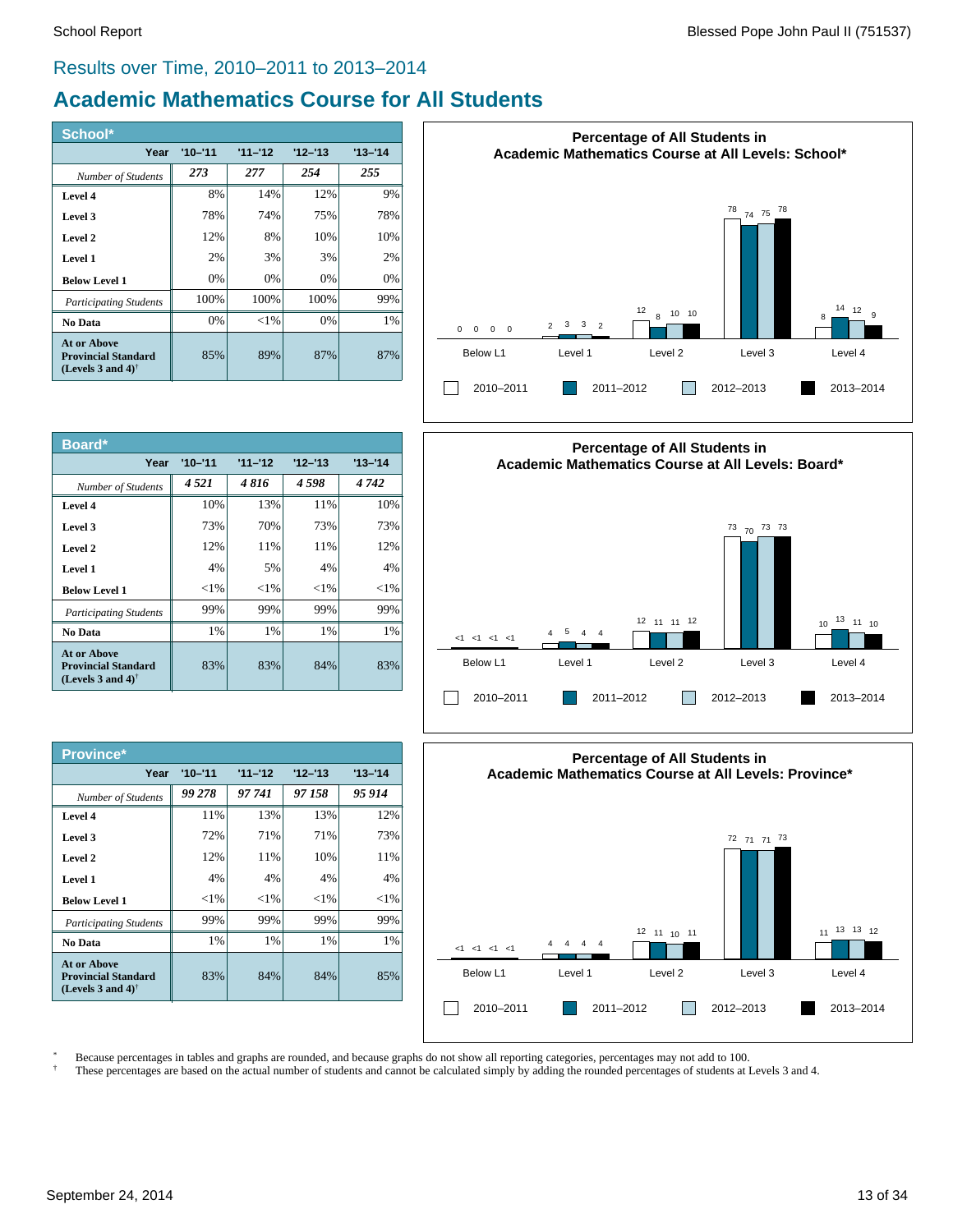

|          |               | 2009-2010   |               | 2010-2011   |               | 2011-2012   |        | 2012-2013 |               | 2013-2014   |  |
|----------|---------------|-------------|---------------|-------------|---------------|-------------|--------|-----------|---------------|-------------|--|
|          | <b>Female</b> | <b>Male</b> | <b>Female</b> | <b>Male</b> | <b>Female</b> | <b>Male</b> | Female | Male      | <b>Female</b> | <b>Male</b> |  |
| School   | 38            | 52          | 38            | -52         | 37            | 45          | 29     | 22        | 29            | 46          |  |
| Board    | ' 180         | 1318        | 1 084         | 1 2 2 3     | 1 123         | 1 2 3 8     | 022    | 095       | 993           | 1 2 2 2     |  |
| Province | 21 262        | 26 304      | 19721         | 24 374      | 18 563        | 23 236      | 17695  | 22 181    | 16 662        | 21519       |  |

† Includes only students for whom gender data were available.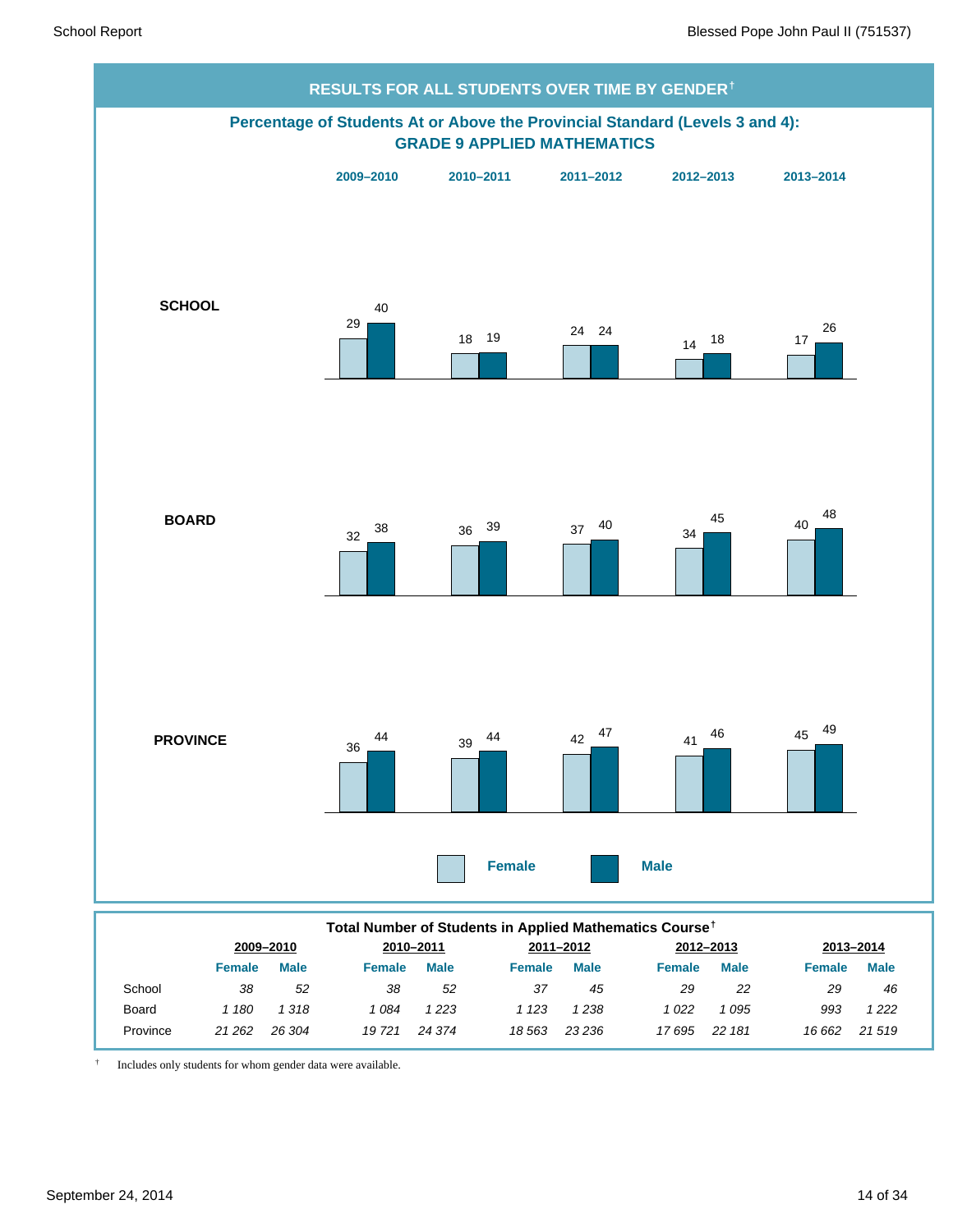

|          | Total Number of Students in Academic Mathematics Course <sup>†</sup> |             |               |             |           |             |         |             |               |             |  |
|----------|----------------------------------------------------------------------|-------------|---------------|-------------|-----------|-------------|---------|-------------|---------------|-------------|--|
|          |                                                                      | 2009-2010   |               | 2010-2011   | 2011-2012 |             |         | 2012-2013   | 2013-2014     |             |  |
|          | <b>Female</b>                                                        | <b>Male</b> | <b>Female</b> | <b>Male</b> | Female    | <b>Male</b> | Female  | <b>Male</b> | <b>Female</b> | <b>Male</b> |  |
| School   | 138                                                                  | 131         | 136           | 137         | 120       | 157         | 133     | 121         | 128           | 127         |  |
| Board    | 2 5 7 4                                                              | 2 2 4 0     | 2 375         | 2 146       | 2 5 9 4   | 2 2 2 2     | 2 4 9 7 | 2 101       | 2 5 24        | 2 2 1 8     |  |
| Province | 51972                                                                | 49 296      | 50 814        | 48 464      | 50 134    | 47607       | 49 986  | 47 171      | 49 157        | 46 757      |  |

† Includes only students for whom gender data were available.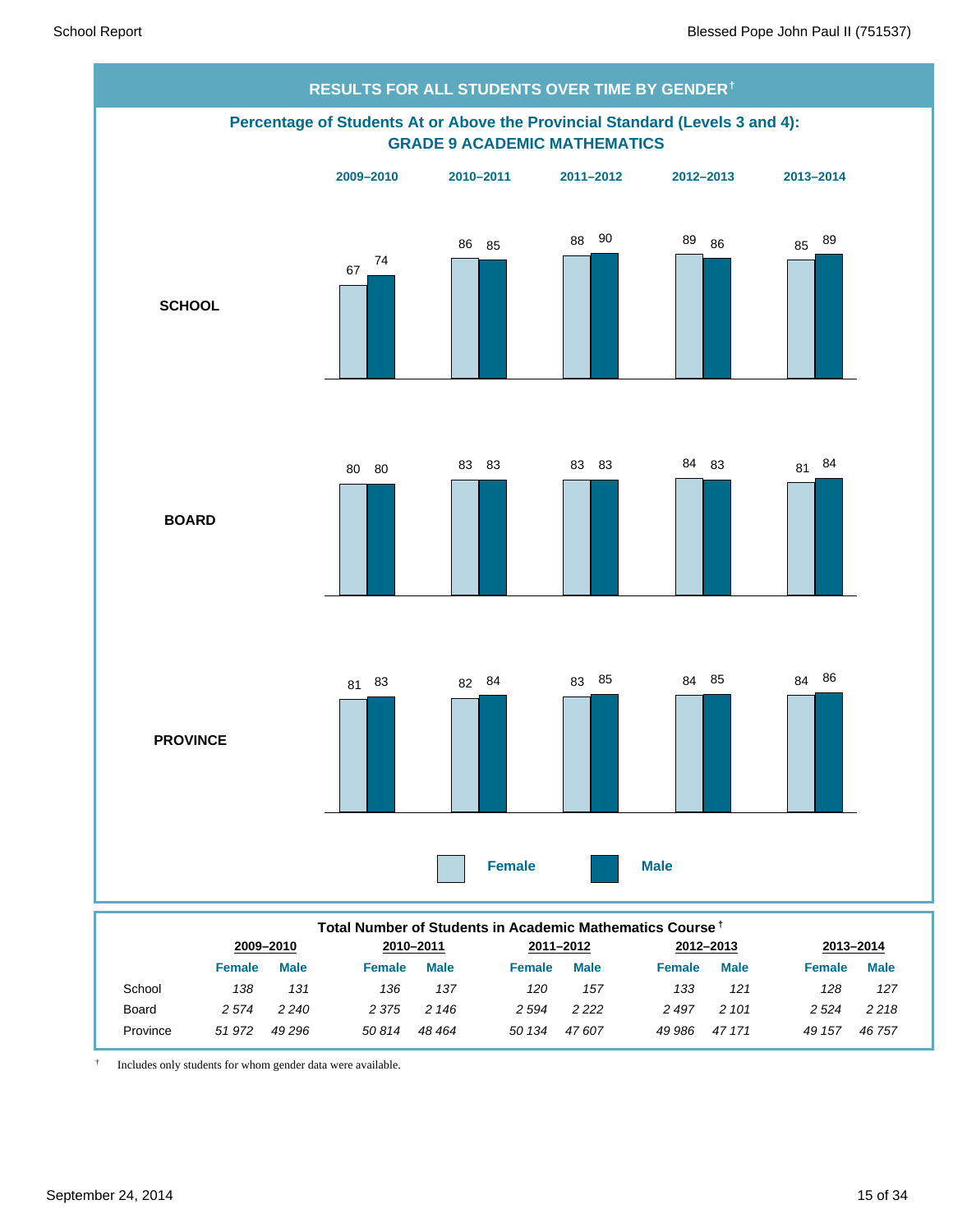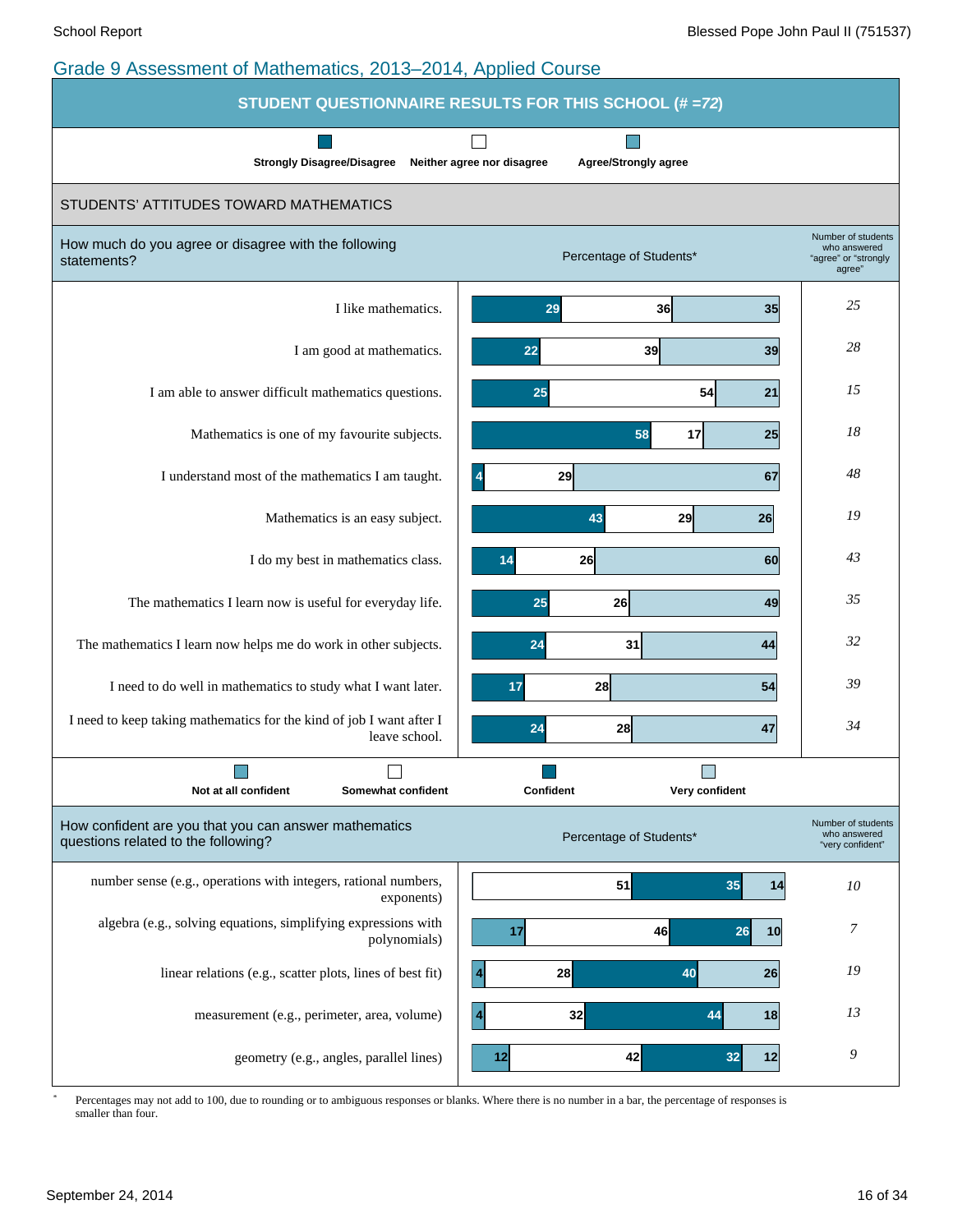|                                                                                                     | STUDENT QUESTIONNAIRE RESULTS FOR THIS SCHOOL (# =72) |                                                    |
|-----------------------------------------------------------------------------------------------------|-------------------------------------------------------|----------------------------------------------------|
| <b>Sometimes</b><br>Never or almost never                                                           | Often<br>Very Often                                   |                                                    |
| <b>DOING MATHEMATICS</b>                                                                            |                                                       |                                                    |
| How often do you do the following when studying mathematics<br>or working on a mathematics problem? | Percentage of Students*                               | Number of students<br>who answered<br>"very often" |
| I connect new mathematics concepts to what I already know about<br>mathematics or other subjects.   | $25\vert 4$<br>58<br>12                               | 3                                                  |
| I check my mathematics answers to see if they make sense.                                           | 33<br>42<br>6<br>18                                   | 13                                                 |
| I apply new mathematics concepts to real-life problems.                                             | $19$ <sup><math>1</math></sup><br>25<br>50            | 3                                                  |
| I take time to discuss my mathematics assignments with my<br>classmates.                            | 33<br>36<br>21<br>8 <sup>1</sup>                      | 6                                                  |
| I look for more than one way to solve mathematics problems.                                         | 39<br>32<br>15<br>11                                  | $_{II}$                                            |
| How often do you complete your mathematics homework?                                                | Percentage of Students*                               | Number of students                                 |
| I am not usually assigned any mathematics homework                                                  | $\vert 4$                                             | 3                                                  |
| Never or almost never                                                                               | 10                                                    | $\overline{7}$                                     |
| Sometimes                                                                                           | 26                                                    | 19                                                 |
| Often                                                                                               | 40                                                    | 29                                                 |
| Always                                                                                              | 19                                                    | 14                                                 |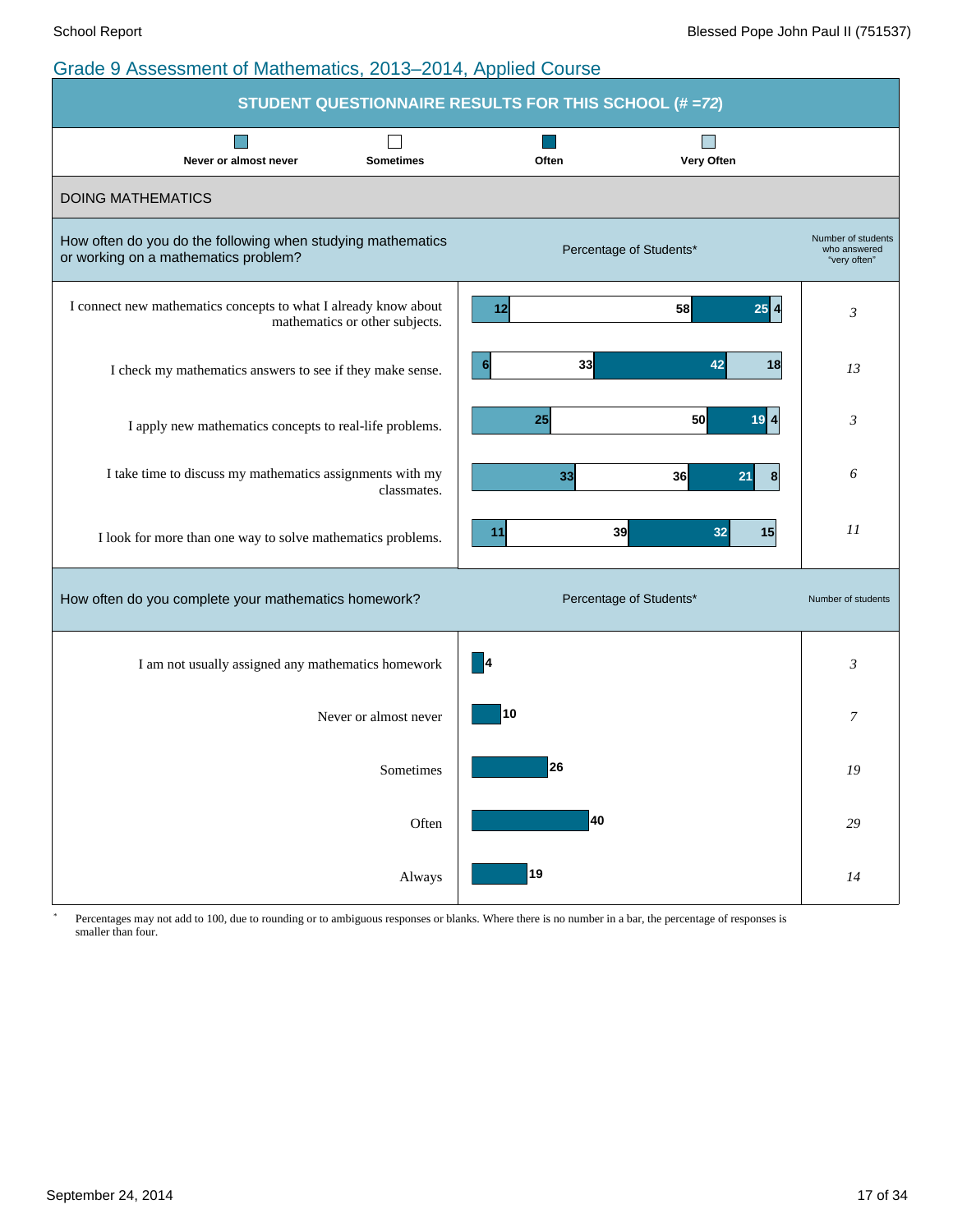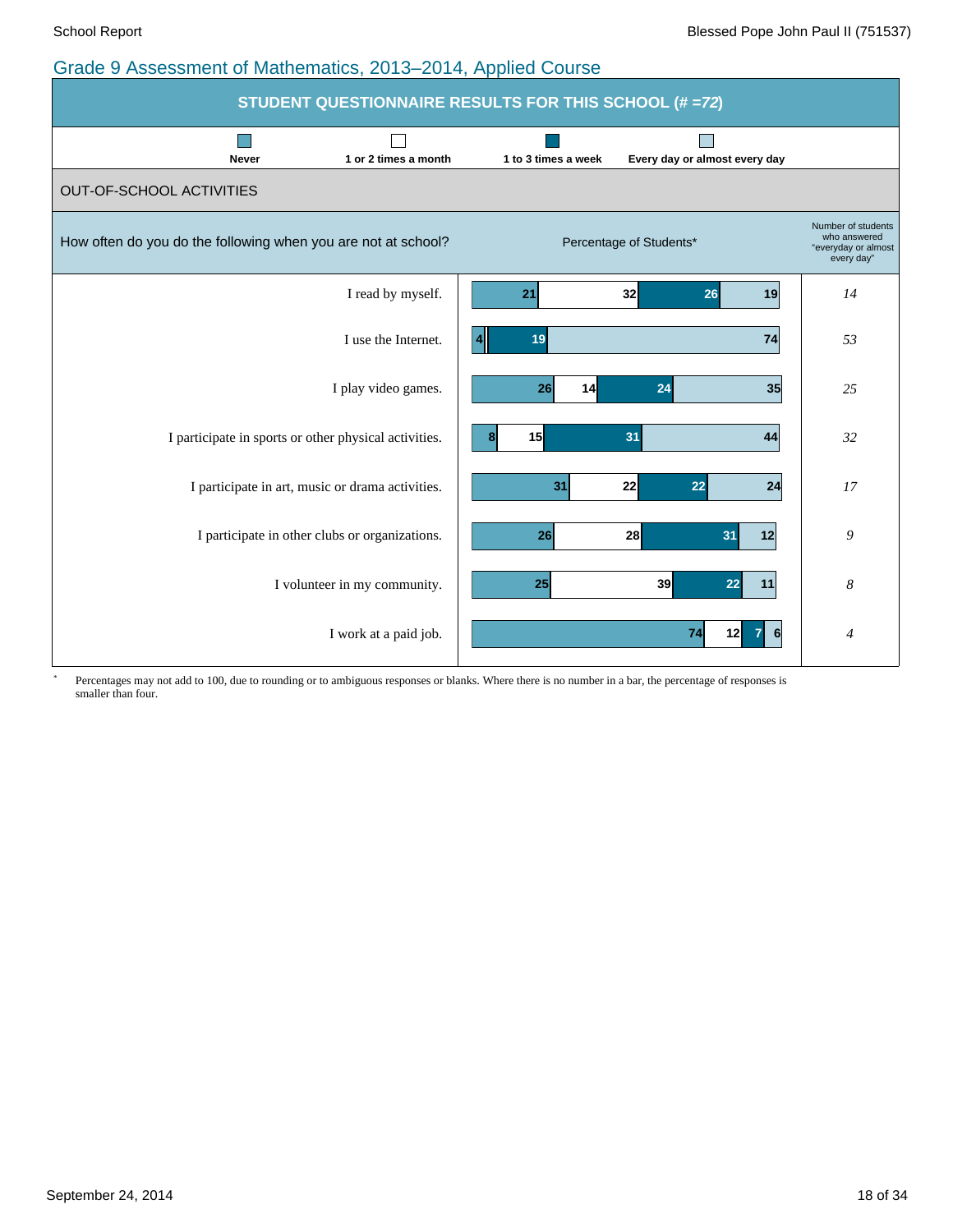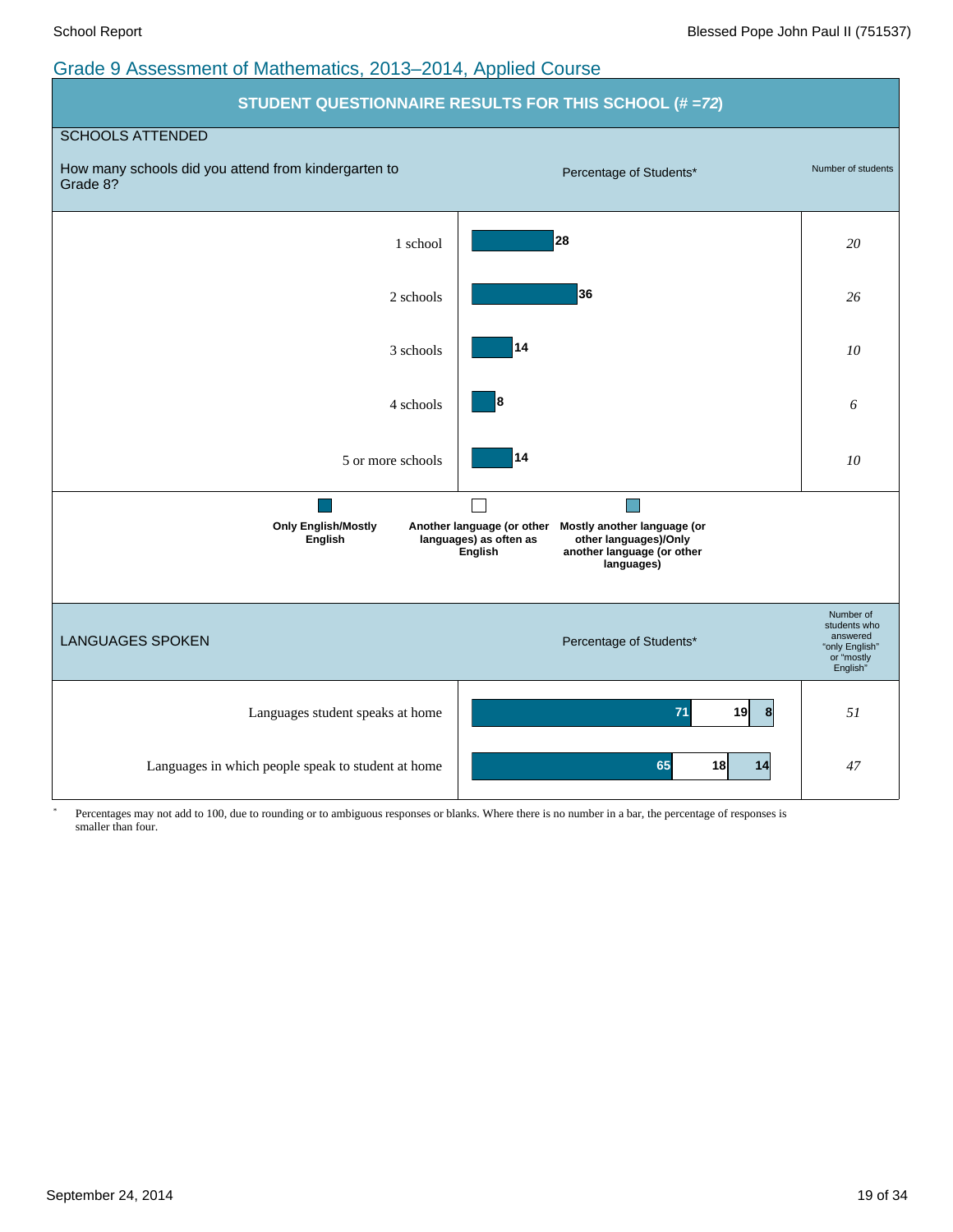

Percentages may not add to 100, due to rounding or to ambiguous responses or blanks.

† Numbers and percentages are based on the number of students who indicated that their teacher will count some or all parts of the assessment as part of their class mark.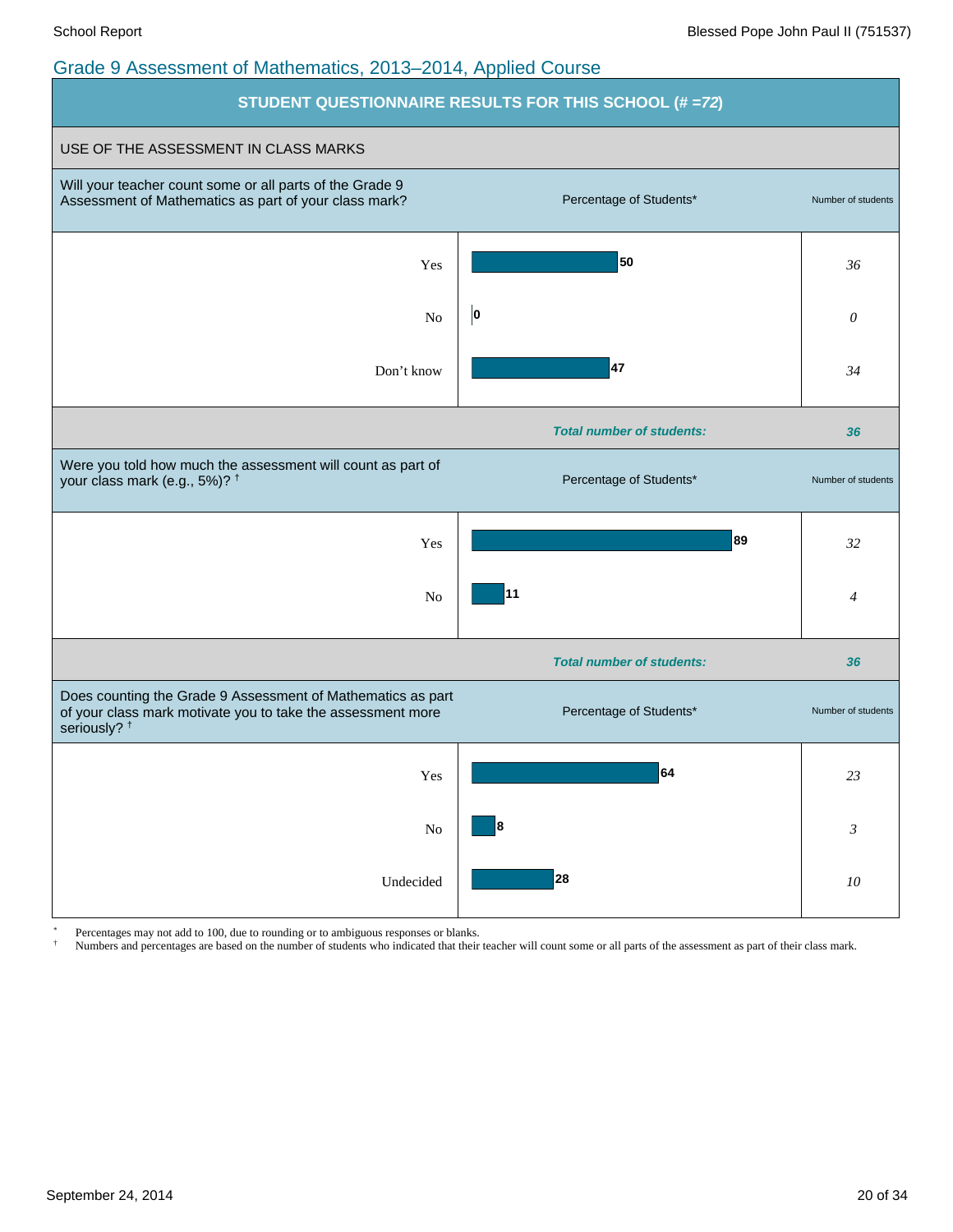|                                                                                                                                                         | School                           |                           |                 | <b>Board</b>                                                                                                                                                                                                                                                                         |                                              |                    | <b>Province</b>                                       |                        |                                                                                                                                                                                                                                                                                                                                                                                                                                                                                                                                       |
|---------------------------------------------------------------------------------------------------------------------------------------------------------|----------------------------------|---------------------------|-----------------|--------------------------------------------------------------------------------------------------------------------------------------------------------------------------------------------------------------------------------------------------------------------------------------|----------------------------------------------|--------------------|-------------------------------------------------------|------------------------|---------------------------------------------------------------------------------------------------------------------------------------------------------------------------------------------------------------------------------------------------------------------------------------------------------------------------------------------------------------------------------------------------------------------------------------------------------------------------------------------------------------------------------------|
| <b>STUDENT QUESTIONNAIRE</b><br><b>RESULTS FOR SCHOOL, BOARD AND PROVINCE</b><br>(all students, female, male)                                           | <b>All Students</b><br>$# = 72)$ | emale<br>$= 27$<br>$\ast$ | $= 45$<br>Male* | <b>All Students</b><br>(6561)<br>$\mathbf{H}% =\mathbf{H}^{T}\mathbf{v}^{T}\mathbf{v}^{T}\mathbf{v}^{T}+\mathbf{H}^{T}\mathbf{v}^{T}\mathbf{v}^{T}+\mathbf{H}^{T}\mathbf{v}^{T}\mathbf{v}^{T}+\mathbf{H}^{T}\mathbf{v}^{T}\mathbf{v}^{T}+\mathbf{H}^{T}\mathbf{v}^{T}\mathbf{v}^{T}$ | 866)<br>Female*<br>$\mathbf{u}$<br>$\ddot{}$ | $= 1073$<br>Viale* | <b>All Students</b><br>31979<br>$\mathbf u$<br>$\ast$ | $# = 14068$<br>Female* | 911)<br>Male<br>$\mathbf{H}% _{0}\left( t\right) \equiv\mathbf{H}_{\mathrm{H}}\left( t\right) \equiv\mathbf{H}_{\mathrm{H}}\left( t\right) \equiv\mathbf{H}_{\mathrm{H}}\left( t\right) \equiv\mathbf{H}_{\mathrm{H}}\left( t\right) \equiv\mathbf{H}_{\mathrm{H}}\left( t\right) \equiv\mathbf{H}_{\mathrm{H}}\left( t\right) \equiv\mathbf{H}_{\mathrm{H}}\left( t\right) \equiv\mathbf{H}_{\mathrm{H}}\left( t\right) \equiv\mathbf{H}_{\mathrm{H}}\left( t\right) \equiv\mathbf{H}_{\mathrm{H}}\left( t\right) \equiv\math$<br>#. |
| STUDENTS' ATTITUDES TOWARD MATHEMATICS                                                                                                                  |                                  |                           |                 |                                                                                                                                                                                                                                                                                      |                                              |                    |                                                       |                        |                                                                                                                                                                                                                                                                                                                                                                                                                                                                                                                                       |
| Percentage of students indicating they "agree" or "strongly agree" with the following statements: <sup>†</sup>                                          |                                  |                           |                 |                                                                                                                                                                                                                                                                                      |                                              |                    |                                                       |                        |                                                                                                                                                                                                                                                                                                                                                                                                                                                                                                                                       |
| I like mathematics.                                                                                                                                     | 35%                              | 33%                       | 36%             | 42%                                                                                                                                                                                                                                                                                  | 35%                                          | 48%                | 36%                                                   | 30%                    | 41%                                                                                                                                                                                                                                                                                                                                                                                                                                                                                                                                   |
| I am good at mathematics.                                                                                                                               | 39%                              | 33%                       | 42%             | 38%                                                                                                                                                                                                                                                                                  | 31%                                          | 43%                | 37%                                                   | 29%                    | 43%                                                                                                                                                                                                                                                                                                                                                                                                                                                                                                                                   |
| I am able to answer difficult mathematics questions.                                                                                                    | 21%                              | 15%                       | 24%             | 23%                                                                                                                                                                                                                                                                                  | 16%                                          | 29%                | 24%                                                   | 16%                    | 31%                                                                                                                                                                                                                                                                                                                                                                                                                                                                                                                                   |
| Mathematics is one of my favourite subjects.                                                                                                            | 25%                              | 22%                       | 27%             | 25%                                                                                                                                                                                                                                                                                  | 20%                                          | 30%                | 22%                                                   | 18%                    | 25%                                                                                                                                                                                                                                                                                                                                                                                                                                                                                                                                   |
| I understand most of the mathematics I am taught.                                                                                                       | 67%                              | 56%                       | 73%             | 66%                                                                                                                                                                                                                                                                                  | 64%                                          | 67%                | 62%                                                   | 59%                    | 65%                                                                                                                                                                                                                                                                                                                                                                                                                                                                                                                                   |
| Mathematics is an easy subject.                                                                                                                         | 26%                              | 30%                       | 24%             | 19%                                                                                                                                                                                                                                                                                  | 15%                                          | 23%                | 20%                                                   | 15%                    | 24%                                                                                                                                                                                                                                                                                                                                                                                                                                                                                                                                   |
| I do my best in mathematics class.                                                                                                                      | 60%                              | 59%                       | 60%             | 67%                                                                                                                                                                                                                                                                                  | 69%                                          | 65%                | 65%                                                   | 68%                    | 63%                                                                                                                                                                                                                                                                                                                                                                                                                                                                                                                                   |
| The mathematics I learn now is useful for everyday life.                                                                                                | 49%                              | 33%                       | 58%             | 44%                                                                                                                                                                                                                                                                                  | 39%                                          | 49%                | 36%                                                   | 31%                    | 40%                                                                                                                                                                                                                                                                                                                                                                                                                                                                                                                                   |
| The mathematics I learn now helps me do work in other<br>subjects.                                                                                      | 44%                              | 33%                       | 51%             | 46%                                                                                                                                                                                                                                                                                  | 44%                                          | 47%                | 45%                                                   | 43%                    | 47%                                                                                                                                                                                                                                                                                                                                                                                                                                                                                                                                   |
| I need to do well in mathematics to study what I want<br>later.                                                                                         | 54%                              | 56%                       | 53%             | 57%                                                                                                                                                                                                                                                                                  | 55%                                          | 59%                | 49%                                                   | 46%                    | 52%                                                                                                                                                                                                                                                                                                                                                                                                                                                                                                                                   |
| I need to keep taking mathematics for the kind of job I<br>want after I leave school.                                                                   | 47%                              | 44%                       | 49%             | 50%                                                                                                                                                                                                                                                                                  | 46%                                          | 53%                | 43%                                                   | 40%                    | 46%                                                                                                                                                                                                                                                                                                                                                                                                                                                                                                                                   |
| Percentage of students indicating they feel "confident" or "very confident" that they can answer mathematics questions related to the<br>following: $‡$ |                                  |                           |                 |                                                                                                                                                                                                                                                                                      |                                              |                    |                                                       |                        |                                                                                                                                                                                                                                                                                                                                                                                                                                                                                                                                       |
| number sense (e.g., operations with integers, rational<br>numbers, exponents)                                                                           | 49%                              | 26%                       | 62%             | 49%                                                                                                                                                                                                                                                                                  | 39%                                          | 58%                | 47%                                                   | 39%                    | 54%                                                                                                                                                                                                                                                                                                                                                                                                                                                                                                                                   |
| algebra (e.g., solving equations, simplifying expressions<br>with polynomials)                                                                          | 36%                              | 19%                       | 47%             | 49%                                                                                                                                                                                                                                                                                  | 47%                                          | 51%                | 46%                                                   | 43%                    | 49%                                                                                                                                                                                                                                                                                                                                                                                                                                                                                                                                   |
| linear relations (e.g., scatter plots, lines of best fit)                                                                                               | 67%                              | 63%                       | 69%             | 61%                                                                                                                                                                                                                                                                                  | 53%                                          | 67%                | 61%                                                   | 55%                    | 65%                                                                                                                                                                                                                                                                                                                                                                                                                                                                                                                                   |
| measurement (e.g., perimeter, area, volume)                                                                                                             | 62%                              | 48%                       | 71%             | 69%                                                                                                                                                                                                                                                                                  | 67%                                          | 71%                | 69%                                                   | 66%                    | 71%                                                                                                                                                                                                                                                                                                                                                                                                                                                                                                                                   |
| geometry (e.g., angles, parallel lines)                                                                                                                 | 44%                              | 30%                       | 53%             | 45%                                                                                                                                                                                                                                                                                  | 37%                                          | 51%                | 48%                                                   | 41%                    | 54%                                                                                                                                                                                                                                                                                                                                                                                                                                                                                                                                   |

\* Only includes students for whom gender data were available.

† Other response options were "strongly disagree," "disagree" and "neither agree nor disagree."

‡ Other response options were "not at all confident" and "somewhat confident."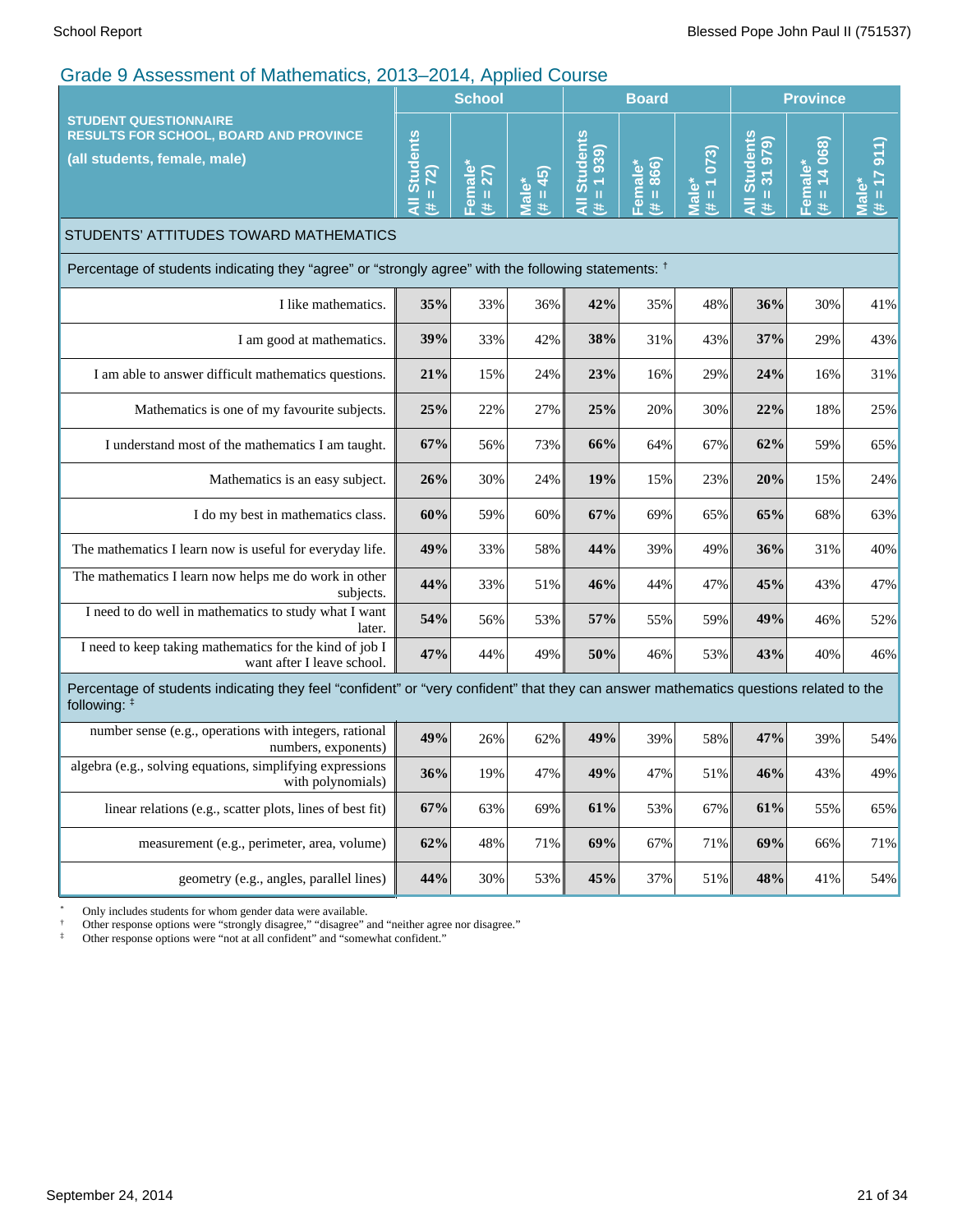|                                                                                                                                                     |                                             | <b>School</b>           |                                                                                                                                                                                    |                                  | <b>Board</b>                        |                                                             | <b>Province</b>                                                                 |                                                      |                                             |  |
|-----------------------------------------------------------------------------------------------------------------------------------------------------|---------------------------------------------|-------------------------|------------------------------------------------------------------------------------------------------------------------------------------------------------------------------------|----------------------------------|-------------------------------------|-------------------------------------------------------------|---------------------------------------------------------------------------------|------------------------------------------------------|---------------------------------------------|--|
| <b>STUDENT QUESTIONNAIRE</b><br><b>RESULTS FOR SCHOOL, BOARD AND PROVINCE</b><br>(all students, female, male)                                       | <b>Students</b><br>$= 72$<br>$\bar{a}$<br># | Female<br>27)<br>Ш<br>共 | 45)<br>Male*<br>$\mathbf{H}% =\mathbf{H}^{T}\mathbf{v}^{T}\mathbf{v}^{T}\mathbf{v}^{T}+\mathbf{H}^{T}\mathbf{v}^{T}\mathbf{v}^{T}+\mathbf{H}^{T}\mathbf{v}^{T}\mathbf{v}^{T}$<br>共 | All Students<br>(6561)<br>Ш<br># | 866)<br>Female*<br>$\mathbf H$<br>共 | 073)<br>ؙٶ<br>$\mathbf{H}$<br>$\bar{\bar{\mathbf{g}}}$<br># | <b>Students</b><br>(62.6)<br>$\overline{\mathcal{S}}$<br>Ш<br>$\bar{a}$<br>$\#$ | 068)<br>Female*<br>$\overline{\textbf{v}}$<br>Ш<br>共 | 911)<br>Ш<br>$\overline{\mathfrak{a}}$<br>巷 |  |
| <b>DOING MATHEMATICS</b>                                                                                                                            |                                             |                         |                                                                                                                                                                                    |                                  |                                     |                                                             |                                                                                 |                                                      |                                             |  |
| Percentage of students indicating they do the following "very often" when studying mathematics or working on a mathematics<br>problem: <sup>†</sup> |                                             |                         |                                                                                                                                                                                    |                                  |                                     |                                                             |                                                                                 |                                                      |                                             |  |
| I connect new mathematics concepts to what I already<br>know about mathematics or other subjects.                                                   | 4%                                          | 7%                      | 2%                                                                                                                                                                                 | 5%                               | 4%                                  | 6%                                                          | 5%                                                                              | 5%                                                   | 6%                                          |  |
| I check my mathematics answers to see if they make<br>sense.                                                                                        | 18%                                         | 11%                     | 22%                                                                                                                                                                                | 20%                              | 18%                                 | 22%                                                         | 18%                                                                             | 19%                                                  | 17%                                         |  |
| I apply new mathematics concepts to real-life problems.                                                                                             | 4%                                          | 7%                      | 2%                                                                                                                                                                                 | 5%                               | 3%                                  | 6%                                                          | 5%                                                                              | 3%                                                   | 6%                                          |  |
| I take time to discuss my mathematics assignments with<br>my classmates.                                                                            | 8%                                          | 7%                      | 9%                                                                                                                                                                                 | 7%                               | 7%                                  | 7%                                                          | 6%                                                                              | 6%                                                   | 6%                                          |  |
| I look for more than one way to solve mathematics<br>problems.                                                                                      | 15%                                         | 22%                     | 11%                                                                                                                                                                                | 13%                              | 11%                                 | 14%                                                         | 12%                                                                             | 11%                                                  | 13%                                         |  |
| Percentage of students indicating they complete their mathematics homework at the following frequencies: #                                          |                                             |                         |                                                                                                                                                                                    |                                  |                                     |                                                             |                                                                                 |                                                      |                                             |  |
| I am not usually assigned any mathematics homework                                                                                                  | 4%                                          | 0%                      | 7%                                                                                                                                                                                 | 4%                               | 3%                                  | 5%                                                          | 10%                                                                             | 9%                                                   | 10%                                         |  |
| Never or almost never                                                                                                                               | 10%                                         | 11%                     | 9%                                                                                                                                                                                 | 7%                               | 5%                                  | 8%                                                          | 8%                                                                              | 7%                                                   | 9%                                          |  |
| Sometimes                                                                                                                                           | 26%                                         | 30%                     | 24%                                                                                                                                                                                | 30%                              | 29%                                 | 31%                                                         | 28%                                                                             | 27%                                                  | 29%                                         |  |
| Often                                                                                                                                               | 40%                                         | 33%                     | 44%                                                                                                                                                                                | 39%                              | 40%                                 | 39%                                                         | 33%                                                                             | 34%                                                  | 33%                                         |  |
| Always                                                                                                                                              | 19%                                         | 26%                     | 16%                                                                                                                                                                                | 19%                              | 22%                                 | 16%                                                         | 18%                                                                             | 22%                                                  | 16%                                         |  |

\* Only includes students for whom gender data were available.

† Other response options were "never or almost never," "sometimes" and "often."

<sup>‡</sup> Percentages may not add up to 100, due to rounding or to ambiguous responses or blanks.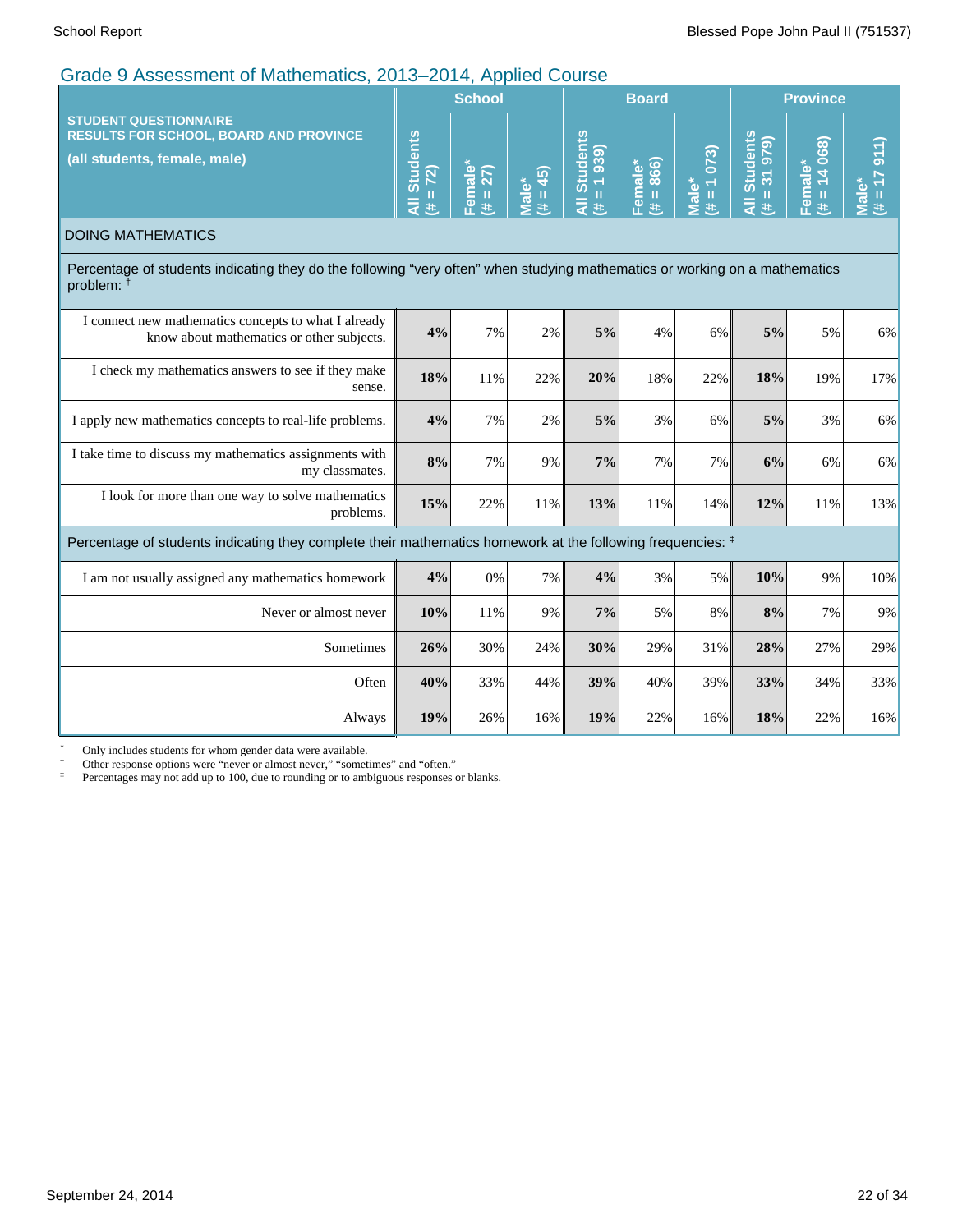|                                                                                                                                   |       | <b>School</b>       |                                |                                       | <b>Board</b>         |                                  | <b>Province</b>                                |                           |                                            |
|-----------------------------------------------------------------------------------------------------------------------------------|-------|---------------------|--------------------------------|---------------------------------------|----------------------|----------------------------------|------------------------------------------------|---------------------------|--------------------------------------------|
| <b>STUDENT QUESTIONNAIRE</b><br><b>RESULTS FOR SCHOOL, BOARD AND PROVINCE</b><br>(all students, female, male)                     |       | Female*<br>27)<br># | $(\overline{H} = 45)$<br>Male* | <b>All Students</b><br>$(\pm = 1939)$ | $* = 866$<br>Female* | $# = 1073$<br><sup>*</sup> ∍lale | <b>Students</b><br>$= 31979$<br>$\bar{a}$<br>艺 | $= 14068$<br>Female*<br>进 | $\overline{911}$<br>$T = #$<br><b>Male</b> |
| <b>OUT-OF-SCHOOL ACTIVITIES</b>                                                                                                   |       |                     |                                |                                       |                      |                                  |                                                |                           |                                            |
| Percentage of students indicating they do the following "every day or almost every day" when they are not at school: <sup>†</sup> |       |                     |                                |                                       |                      |                                  |                                                |                           |                                            |
| I read by myself.                                                                                                                 | 19%   | 26%                 | 16%                            | 17%                                   | 25%                  | 11%                              | 19%                                            | 27%                       | 13%                                        |
| I use the Internet.                                                                                                               | 74%   | 74%                 | 73%                            | 73%                                   | 80%                  | 68%                              | 75%                                            | 81%                       | 71%                                        |
| I play video games.                                                                                                               | 35%   | 15%                 | 47%                            | 26%                                   | 9%                   | 39%                              | 29%                                            | 11%                       | 43%                                        |
| I participate in sports or other physical activities.                                                                             | 44%   | 33%                 | 51%                            | 35%                                   | 22%                  | 46%                              | 34%                                            | 24%                       | 41%                                        |
| I participate in art, music or drama activities.                                                                                  |       | 44%                 | 11%                            | 18%                                   | 22%                  | 15%                              | 16%                                            | 22%                       | 12%                                        |
| I participate in other clubs or organizations.                                                                                    |       | 4%                  | 18%                            | 9%                                    | 8%                   | 10%                              | 8%                                             | 7%                        | 9%                                         |
| I volunteer in my community.                                                                                                      |       | 11%                 | 11%                            | 7%                                    | 6%                   | 7%                               | 5%                                             | 6%                        | 5%                                         |
| I work at a paid job.                                                                                                             |       | 4%                  | 7%                             | $5\%$                                 | 5%                   | 6%                               | 7%                                             | 6%                        | 9%                                         |
| <b>SCHOOLS ATTENDED</b>                                                                                                           |       |                     |                                |                                       |                      |                                  |                                                |                           |                                            |
| Percentage of students indicating the number of schools they attended from kindergarten to Grade 8: #                             |       |                     |                                |                                       |                      |                                  |                                                |                           |                                            |
| 1 school                                                                                                                          | 28%   | 26%                 | 29%                            | 36%                                   | 35%                  | 37%                              | 27%                                            | 26%                       | 27%                                        |
| 2 schools                                                                                                                         | 36%   | 37%                 | 36%                            | 29%                                   | 29%                  | 30%                              | 30%                                            | 30%                       | 30%                                        |
| 3 schools                                                                                                                         | 14%   | 15%                 | 13%                            | 17%                                   | 18%                  | 16%                              | 19%                                            | 19%                       | 19%                                        |
| 4 schools                                                                                                                         | $8\%$ | 11%                 | 7%                             | 10%                                   | 10%                  | 9%                               | 11%                                            | 11%                       | 11%                                        |
| 5 or more schools                                                                                                                 | 14%   | 11%                 | 16%                            | 6%                                    | 6%                   | 6%                               | 11%                                            | 11%                       | 10%                                        |
| <b>LANGUAGES SPOKEN</b>                                                                                                           |       |                     |                                |                                       |                      |                                  |                                                |                           |                                            |
| Percentage of students indicating that they speak the following languages at home: $‡$                                            |       |                     |                                |                                       |                      |                                  |                                                |                           |                                            |
| Only English/Mostly English                                                                                                       | 71%   | 74%                 | 69%                            | 56%                                   | 55%                  | 57%                              | 78%                                            | 78%                       | 78%                                        |
| Another language (or other languages) as often as English                                                                         | 19%   | 15%                 | 22%                            | 27%                                   | 27%                  | 26%                              | 13%                                            | 13%                       | 12%                                        |
| Mostly another language (or other languages)/<br>Only another language (or other languages)                                       | $8\%$ | 11%                 | 7%                             | 16%                                   | 17%                  | 15%                              | 6%                                             | 6%                        | 7%                                         |
| Percentage of students indicating the languages people speak to them at home: #                                                   |       |                     |                                |                                       |                      |                                  |                                                |                           |                                            |
| Only English/Mostly English                                                                                                       | 65%   | 70%                 | 62%                            | 47%                                   | 48%                  | 47%                              | 75%                                            | 74%                       | 75%                                        |
| Another language (or other languages) as often as English                                                                         | 18%   | 15%                 | 20%                            | 26%                                   | 26%                  | 27%                              | 12%                                            | 13%                       | 12%                                        |
| Mostly another language (or other languages)/<br>Only another language (or other languages)                                       | 14%   | 15%                 | 13%                            | 24%                                   | 25%                  | 23%                              | 10%                                            | 9%                        | 10%                                        |

\* Only includes students for whom gender data were available.

† Other response options were "never," "1 or 2 times a month" and "1 to 3 times a week."

<sup>‡</sup> Percentages may not add up to 100, due to rounding or to ambiguous responses or blanks.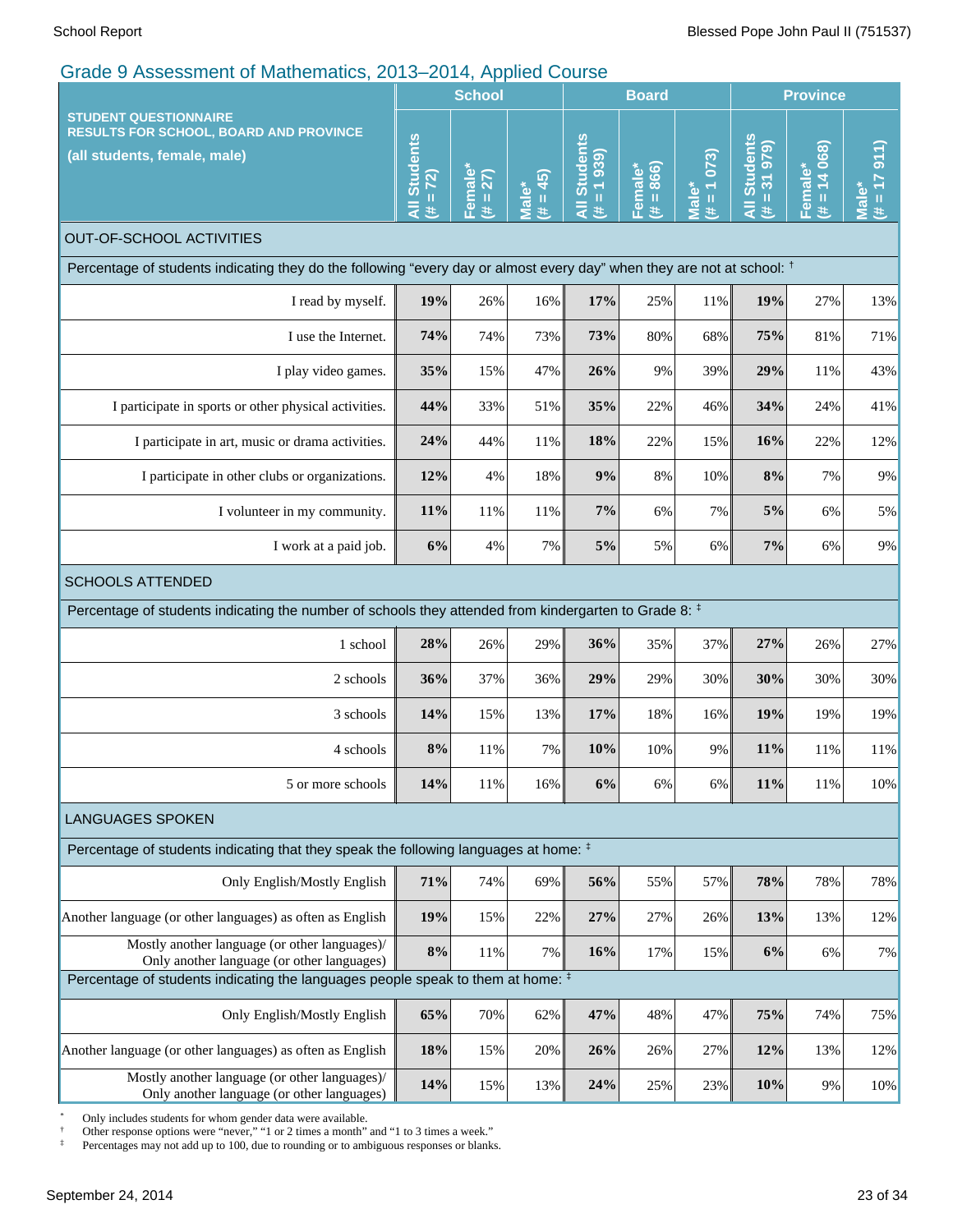|                                                                                                                                                                                          |                                       | <b>School</b>                     |                             |                                                     | <b>Board</b>                    |                                          |                                                                            | <b>Province</b>            |                                               |  |
|------------------------------------------------------------------------------------------------------------------------------------------------------------------------------------------|---------------------------------------|-----------------------------------|-----------------------------|-----------------------------------------------------|---------------------------------|------------------------------------------|----------------------------------------------------------------------------|----------------------------|-----------------------------------------------|--|
| <b>STUDENT QUESTIONNAIRE</b><br><b>RESULTS FOR SCHOOL, BOARD AND PROVINCE</b><br>(all students, female, male)                                                                            | <b>All Students</b><br>$(4 + 72)$     | <b>Female</b><br>$(# = 27)$       | $(24 = 45)$<br><b>Male*</b> | <b>All Students</b><br>$(656 f = #)$                | $(* = 866)$<br>Female*          | $# = 1073$<br>Male*                      | <b>All Students</b><br>$= 31979$<br>y.                                     | $= 14068$<br>Female*<br>患  | $\frac{1}{2}$<br>$T = #$<br>Male <sup>*</sup> |  |
| USE OF THE ASSESSMENT IN CLASS MARKS                                                                                                                                                     |                                       |                                   |                             |                                                     |                                 |                                          |                                                                            |                            |                                               |  |
| Percentage of students indicating their teacher will count some or all parts of the Grade 9 Assessment of Mathematics as part of<br>their class mark: <sup>†</sup>                       |                                       |                                   |                             |                                                     |                                 |                                          |                                                                            |                            |                                               |  |
| Yes                                                                                                                                                                                      | 50%                                   | 48%                               | 51%                         | 46%                                                 | 46%                             | 46%                                      | 45%                                                                        | 48%                        | 43%                                           |  |
| N <sub>o</sub>                                                                                                                                                                           | 0%                                    | 0%                                | 0%                          | 3%                                                  | 2%                              | 3%                                       | 2%                                                                         | 2%                         | 3%                                            |  |
| Don't know                                                                                                                                                                               | 47%                                   | 48%                               | 47%                         | 49%                                                 | 50%                             | 49%                                      | 49%                                                                        | 47%                        | 51%                                           |  |
| Percentage of students indicating they were told how much the assessment will count as part of their class mark: <sup>†</sup>                                                            |                                       |                                   |                             |                                                     |                                 |                                          |                                                                            |                            |                                               |  |
|                                                                                                                                                                                          |                                       |                                   |                             |                                                     |                                 |                                          |                                                                            |                            |                                               |  |
|                                                                                                                                                                                          | All Students<br>$(\# = 36)$           | Female*<br>$(\# = 13)$            | Male*<br>(# = 23)           | All Students<br>$(\# = 895)$                        | Female*<br>$(t \neq 401)$       | $(# = 494)$<br>Male <sup>*</sup>         | All Students<br>$\left  \begin{array}{c} 4 \# = 14431 \end{array} \right $ | Female*<br>$(\# = 6\ 707)$ | Male*<br>(# = 7 724)                          |  |
| Yes                                                                                                                                                                                      | 89%                                   | 85%                               | 91%                         | 88%                                                 | 88%                             | 87%                                      | 88%                                                                        | 89%                        | 88%                                           |  |
| No                                                                                                                                                                                       | 11%                                   | 15%                               | 9%                          | 12%                                                 | 11%                             | 12%                                      | 11%                                                                        | 10%                        | 12%                                           |  |
| Percentage of students indicating that counting the Grade 9 Assessment of Mathematics as part of their class mark motivates them<br>to take the assessment more seriously: <sup>##</sup> |                                       |                                   |                             |                                                     |                                 |                                          |                                                                            |                            |                                               |  |
|                                                                                                                                                                                          |                                       |                                   |                             |                                                     |                                 |                                          |                                                                            |                            |                                               |  |
|                                                                                                                                                                                          | Students<br>36)<br>$\mathbf{I}$<br>ミキ | male*<br>(3)<br>$\,$ H<br>⊩e<br>⊭ | 23)<br>Male*<br>$(\# = 2)$  | Students<br>895)<br>$\mathbf{II}$<br>$\frac{4}{16}$ | 401)<br>Female*<br>$(\# = 401)$ | 494)<br>$\frac{\text{Male*}}{(\# = 49)}$ | Students<br>14431<br>$\mathbf{I}$<br>ミミ                                    | Female*<br>$(\# = 6\ 707)$ | 7724)<br>$\frac{7 = \mu}{\mu}$                |  |
| Yes                                                                                                                                                                                      | 64%                                   | 69%                               | 61%                         | 79%                                                 | 78%                             | 81%                                      | 75%                                                                        | 76%                        | 75%                                           |  |
| No                                                                                                                                                                                       | 8%                                    | 8%                                | 9%                          | 6%                                                  | 5%                              | 6%                                       | 9%                                                                         | 8%                         | 11%                                           |  |
| Undecided                                                                                                                                                                                | 28%                                   | 23%                               | 30%                         | 14%                                                 | 16%                             | 13%                                      | 15%                                                                        | 16%                        | 14%                                           |  |

\* Includes only students for whom gender data were available.

† Percentages may not add to 100, due to rounding or to ambiguous responses or blanks.

‡ Numbers and percentages are based on the number of students who indicated that their teacher will count some or all parts of the assessment as part of their class mark.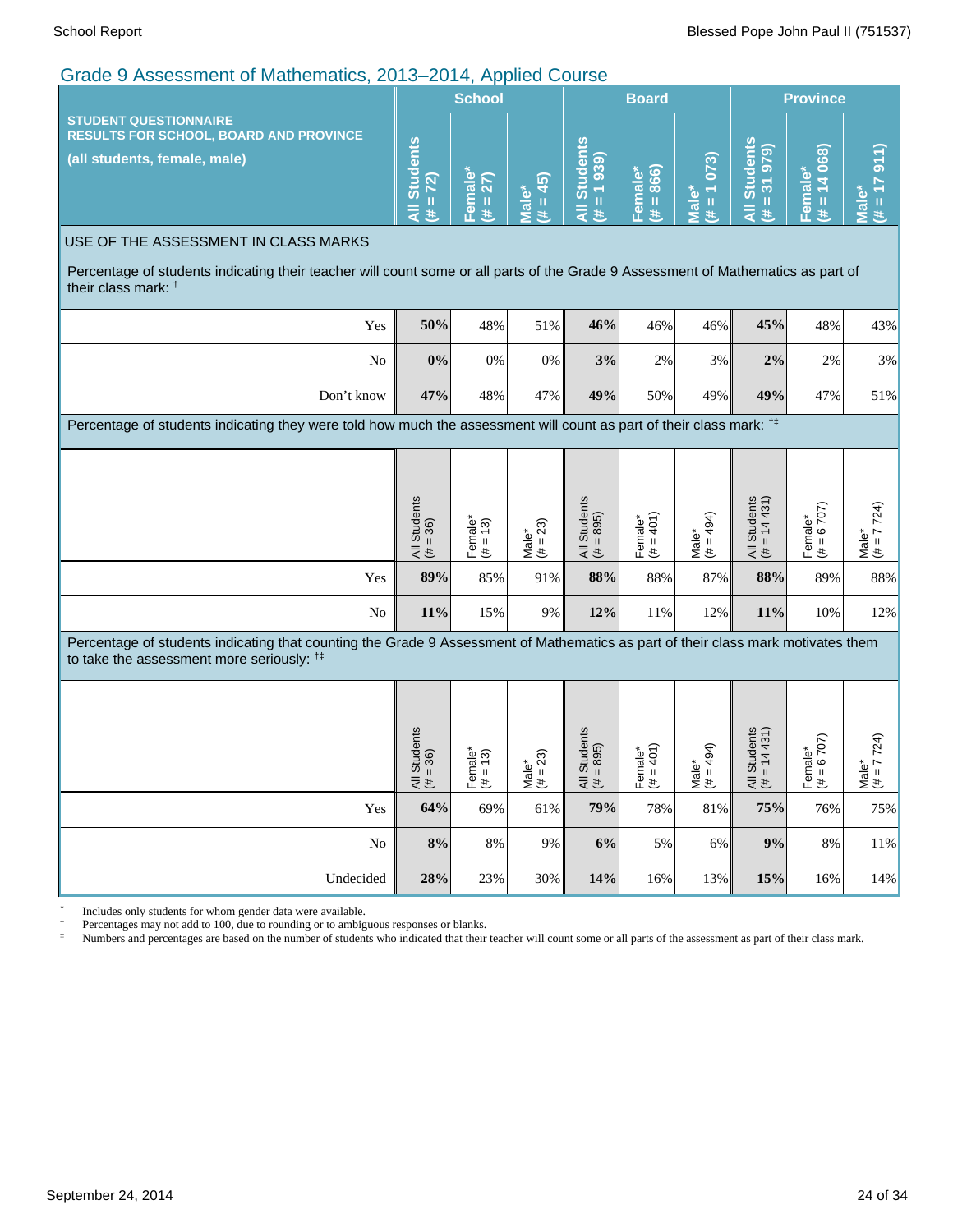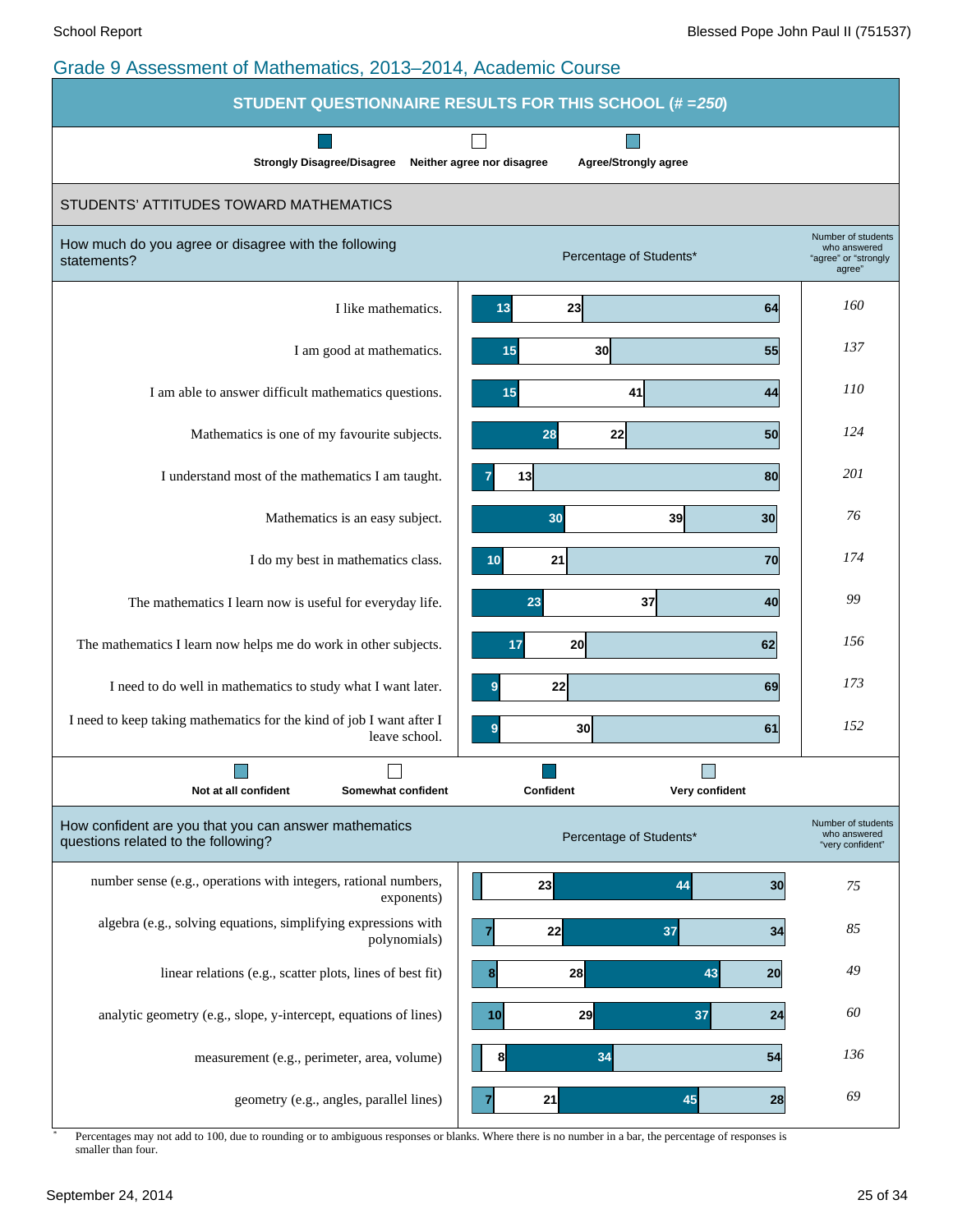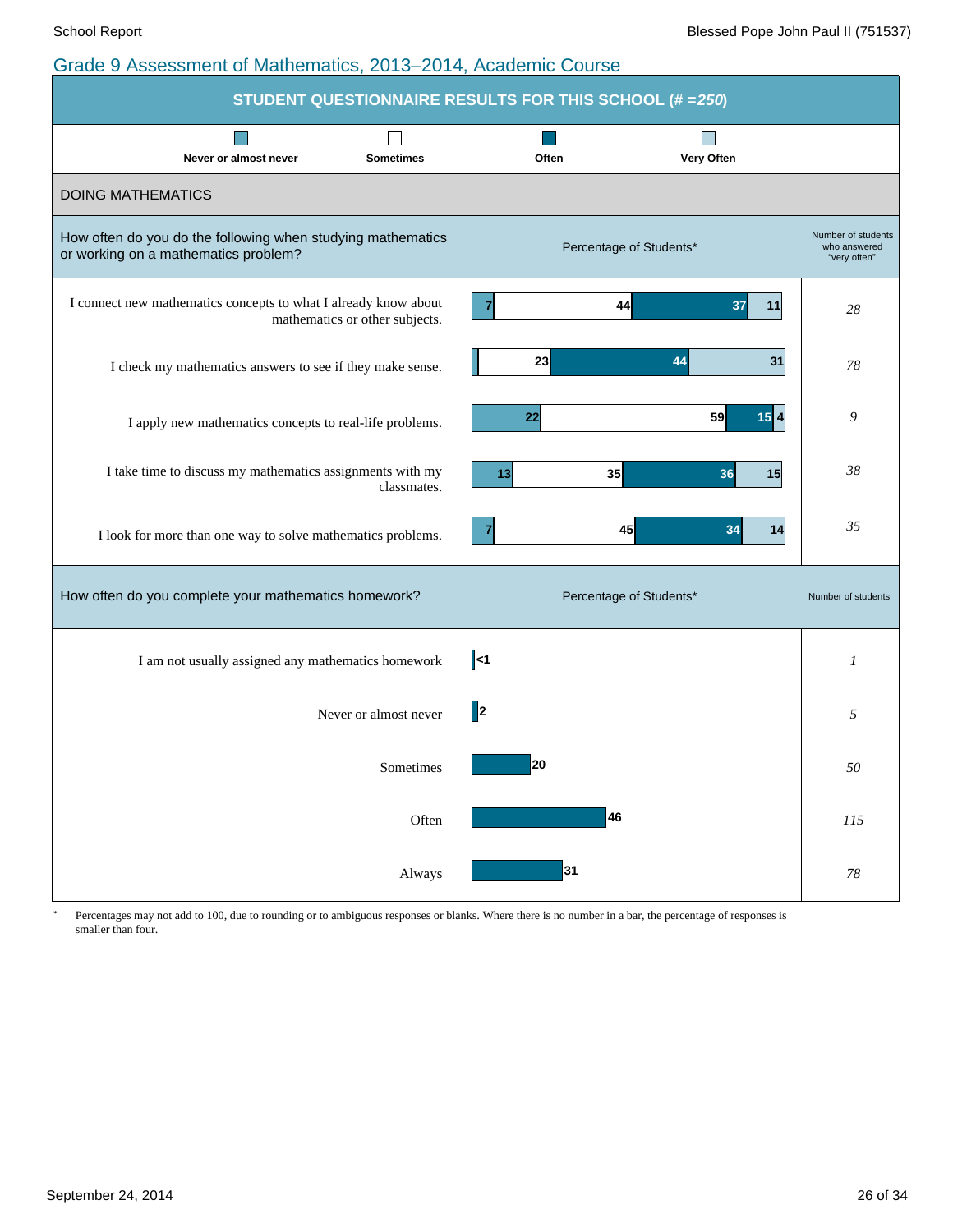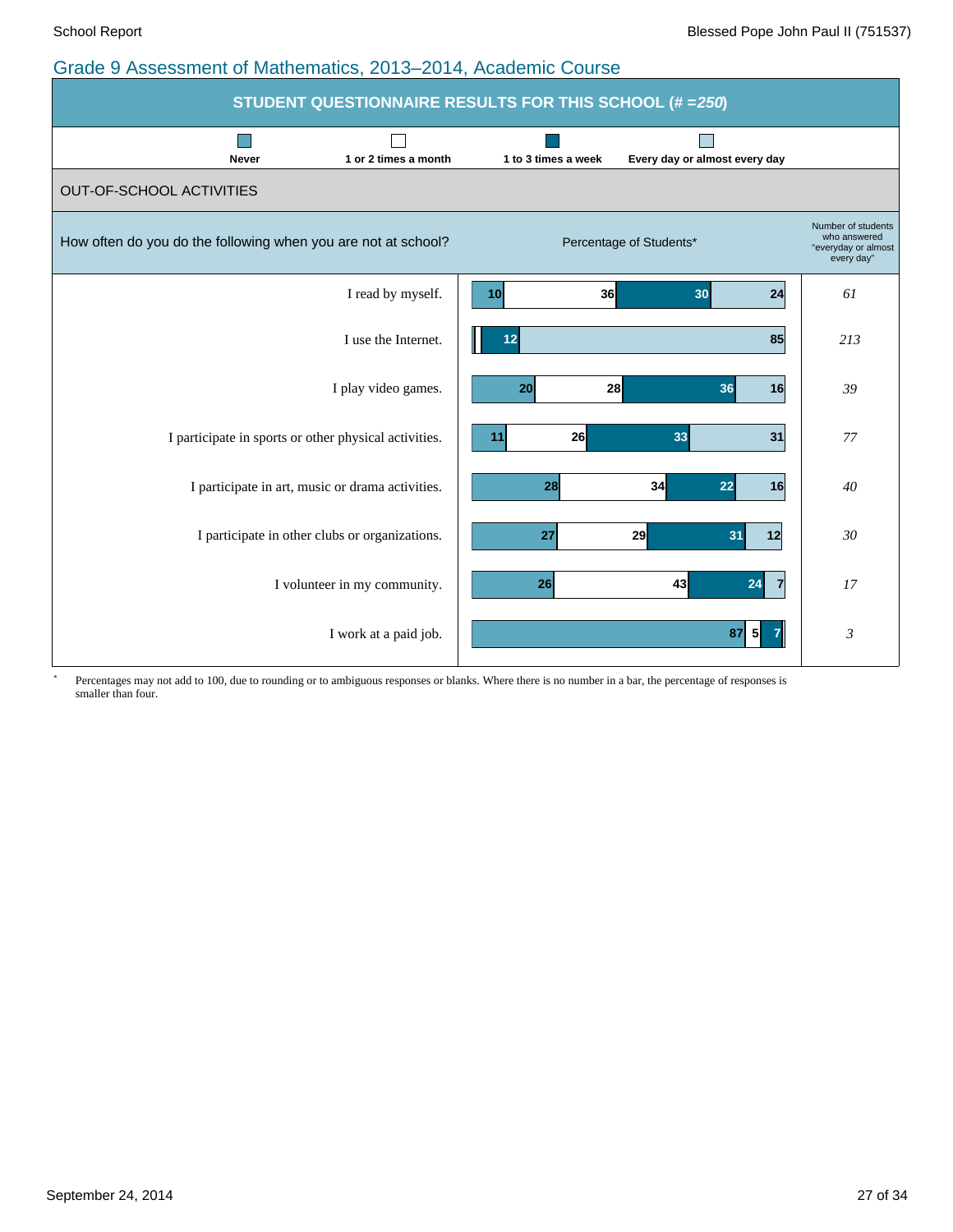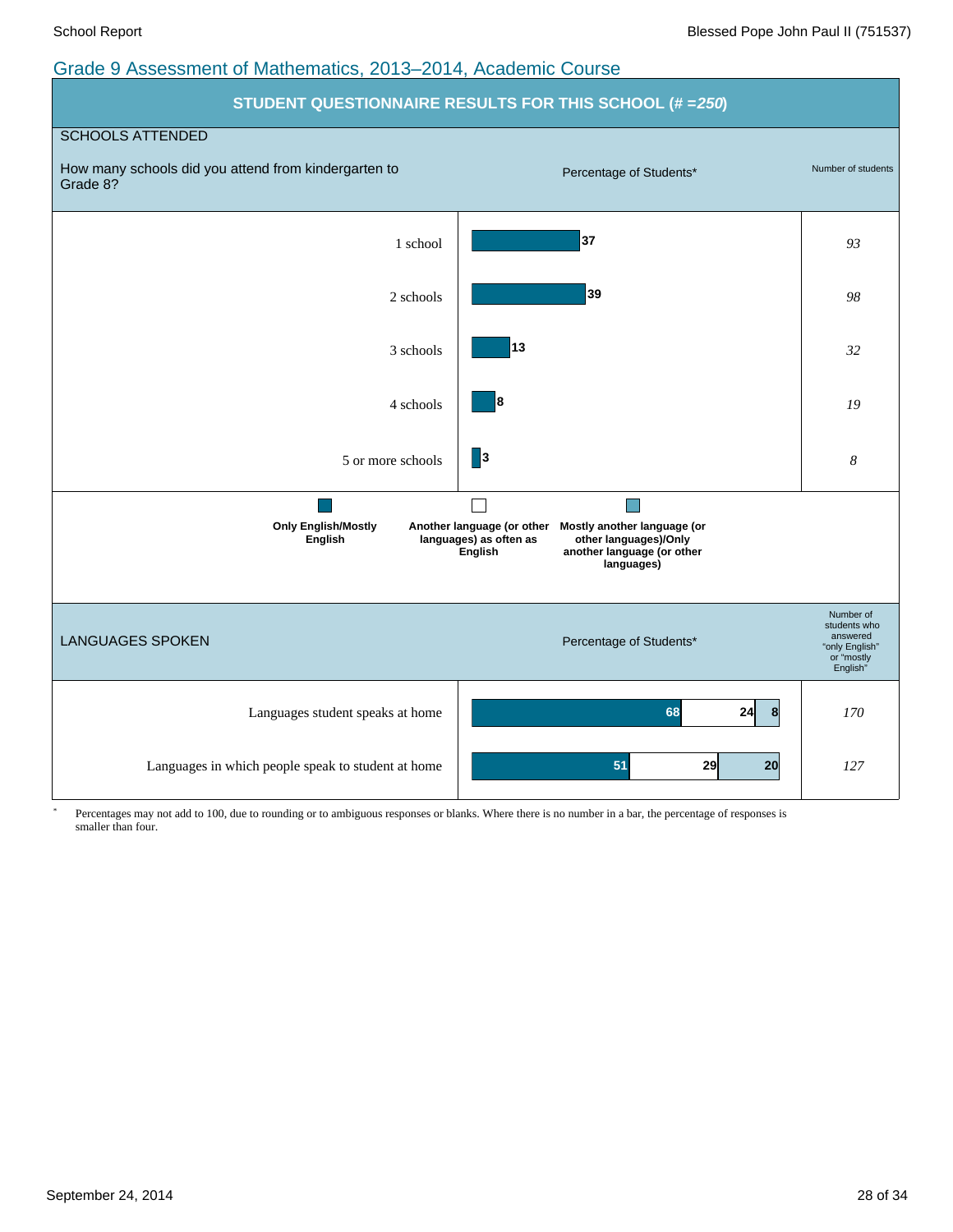

Percentages may not add to 100, due to rounding or to ambiguous responses or blanks.

† Numbers and percentages are based on the number of students who indicated that their teacher will count some or all parts of the assessment as part of their class mark.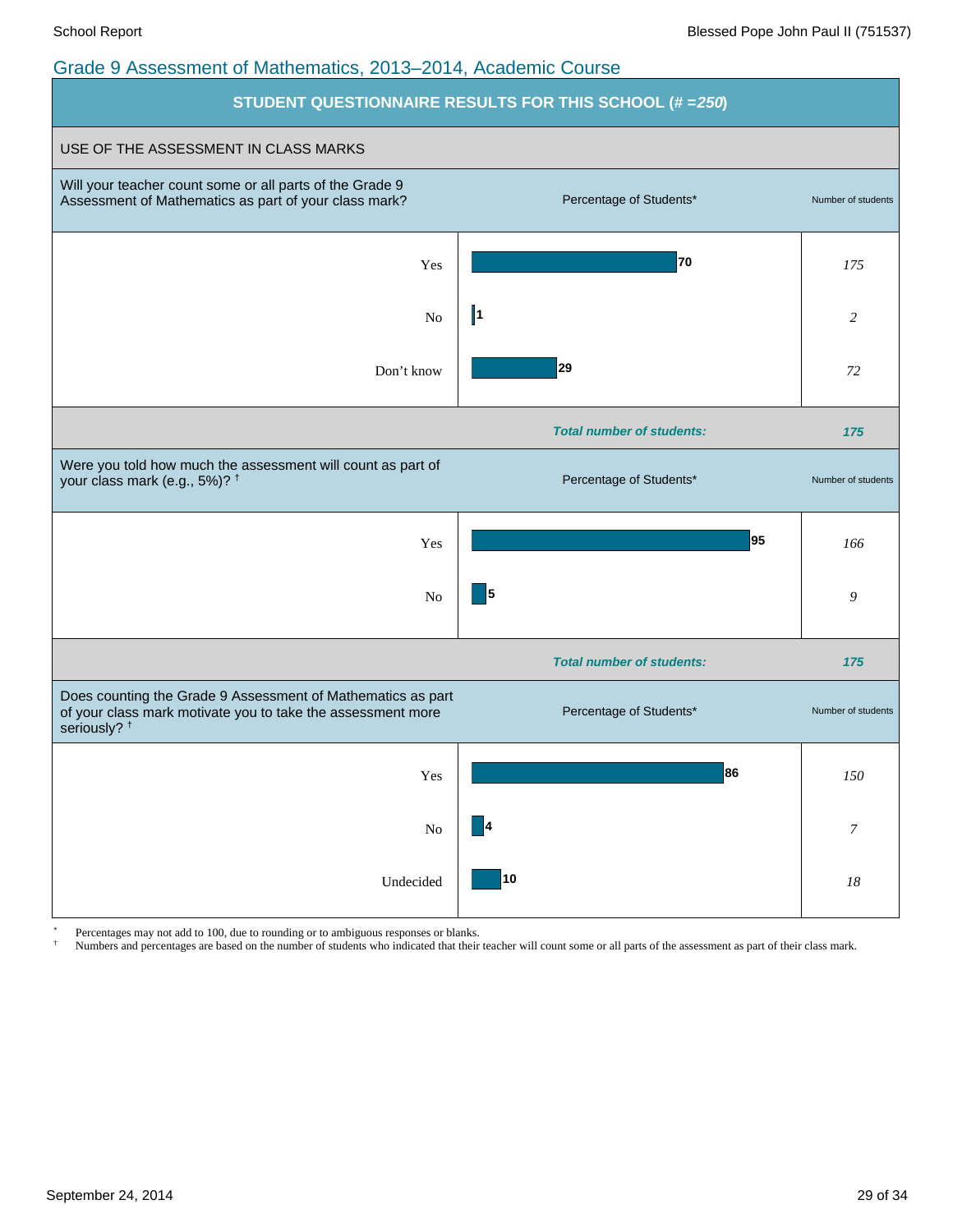| <b>Prague U. Musulum International Community</b>                                                                                                        | $\sim$ $\sim$ $\sim$ $\sim$ $\sim$ $\sim$ $\sim$ $\sim$ | <b>School</b>           | 1100001110                                            |                                 | <b>Board</b>           |                                | <b>Province</b>                             |                                      |                          |
|---------------------------------------------------------------------------------------------------------------------------------------------------------|---------------------------------------------------------|-------------------------|-------------------------------------------------------|---------------------------------|------------------------|--------------------------------|---------------------------------------------|--------------------------------------|--------------------------|
| <b>STUDENT QUESTIONNAIRE</b><br><b>RESULTS FOR SCHOOL, BOARD AND PROVINCE</b><br>(all students, female, male)                                           | <b>All Students</b><br>$= 250$<br>業                     | $= 125$<br>Female*<br>共 | <b>25</b><br>$\mathbf{t} = \mathbf{t}$<br><b>Male</b> | <b>All Students</b><br>$= 4367$ | Female*<br>(# = 2 362) | $= 2005$<br>Male*<br>$\ddot{}$ | <b>All Student</b><br>87 038<br>Ш<br>$\ast$ | 44 893)<br>Female*<br>Ш<br>$\ddot{}$ | (245)<br>42<br>Male<br>进 |
| STUDENTS' ATTITUDES TOWARD MATHEMATICS                                                                                                                  |                                                         |                         |                                                       |                                 |                        |                                |                                             |                                      |                          |
| Percentage of students indicating they "agree" or "strongly agree" with the following statements: $†$                                                   |                                                         |                         |                                                       |                                 |                        |                                |                                             |                                      |                          |
| I like mathematics.                                                                                                                                     | 64%                                                     | 59%                     | 69%                                                   | 58%                             | 53%                    | 64%                            | 55%                                         | 50%                                  | 62%                      |
| I am good at mathematics.                                                                                                                               | 55%                                                     | 45%                     | 65%                                                   | 55%                             | 49%                    | 62%                            | 55%                                         | 49%                                  | 62%                      |
| I am able to answer difficult mathematics questions.                                                                                                    | 44%                                                     | 34%                     | 54%                                                   | 44%                             | 36%                    | 52%                            | 46%                                         | 38%                                  | 55%                      |
| Mathematics is one of my favourite subjects.                                                                                                            | 50%                                                     | 45%                     | 54%                                                   | 42%                             | 38%                    | 48%                            | 39%                                         | 34%                                  | 45%                      |
| I understand most of the mathematics I am taught.                                                                                                       | $80\%$                                                  | 79%                     | 82%                                                   | 75%                             | 74%                    | 77%                            | 75%                                         | 72%                                  | 77%                      |
| Mathematics is an easy subject.                                                                                                                         | 30%                                                     | 27%                     | 34%                                                   | 29%                             | 25%                    | 34%                            | 30%                                         | 25%                                  | 35%                      |
| I do my best in mathematics class.                                                                                                                      | $70\%$                                                  | 69%                     | 70%                                                   | 68%                             | 71%                    | 64%                            | 70%                                         | 72%                                  | 67%                      |
| The mathematics I learn now is useful for everyday life.                                                                                                | 40%                                                     | 29%                     | 50%                                                   | 35%                             | 30%                    | 40%                            | 34%                                         | 29%                                  | 40%                      |
| The mathematics I learn now helps me do work in other<br>subjects.                                                                                      | 62%                                                     | 61%                     | 64%                                                   | 54%                             | 52%                    | 56%                            | 55%                                         | 53%                                  | 57%                      |
| I need to do well in mathematics to study what I want<br>later.                                                                                         | 69%                                                     | 67%                     | 71%                                                   | 66%                             | 64%                    | 69%                            | 63%                                         | 60%                                  | 66%                      |
| I need to keep taking mathematics for the kind of job I<br>want after I leave school.                                                                   | 61%                                                     | 57%                     | 65%                                                   | 59%                             | 57%                    | 61%                            | 58%                                         | 55%                                  | 61%                      |
| Percentage of students indicating they feel "confident" or "very confident" that they can answer mathematics questions related to the<br>following: $‡$ |                                                         |                         |                                                       |                                 |                        |                                |                                             |                                      |                          |
| number sense (e.g., operations with integers, rational<br>numbers, exponents)                                                                           | 74%                                                     | 68%                     | 80%                                                   | 67%                             | 60%                    | 77%                            | 70%                                         | 63%                                  | 77%                      |
| algebra (e.g., solving equations, simplifying expressions<br>with polynomials)                                                                          | 71%                                                     | 67%                     | 75%                                                   | 68%                             | 65%                    | 72%                            | 70%                                         | 68%                                  | 73%                      |
| linear relations (e.g., scatter plots, lines of best fit)                                                                                               | 63%                                                     | 55%                     | 70%                                                   | 55%                             | 48%                    | 63%                            | $60\%$                                      | 54%                                  | 66%                      |
| analytic geometry (e.g., slope, y-intercept, equations of<br>lines)                                                                                     | 61%                                                     | 56%                     | 66%                                                   | 60%                             | 56%                    | 65%                            | 62%                                         | 58%                                  | 66%                      |
| measurement (e.g., perimeter, area, volume)                                                                                                             | 89%                                                     | 85%                     | 93%                                                   | 82%                             | 80%                    | 85%                            | $81\%$                                      | 78%                                  | 84%                      |
| geometry (e.g., angles, parallel lines)                                                                                                                 | 72%                                                     | 66%                     | 79%                                                   | 68%                             | 63%                    | 74%                            | 71%                                         | 66%                                  | 76%                      |

\* Only includes students for whom gender data were available.

† Other response options were "strongly disagree," "disagree" and "neither agree nor disagree."

‡ Other response options were "not at all confident" and "somewhat confident."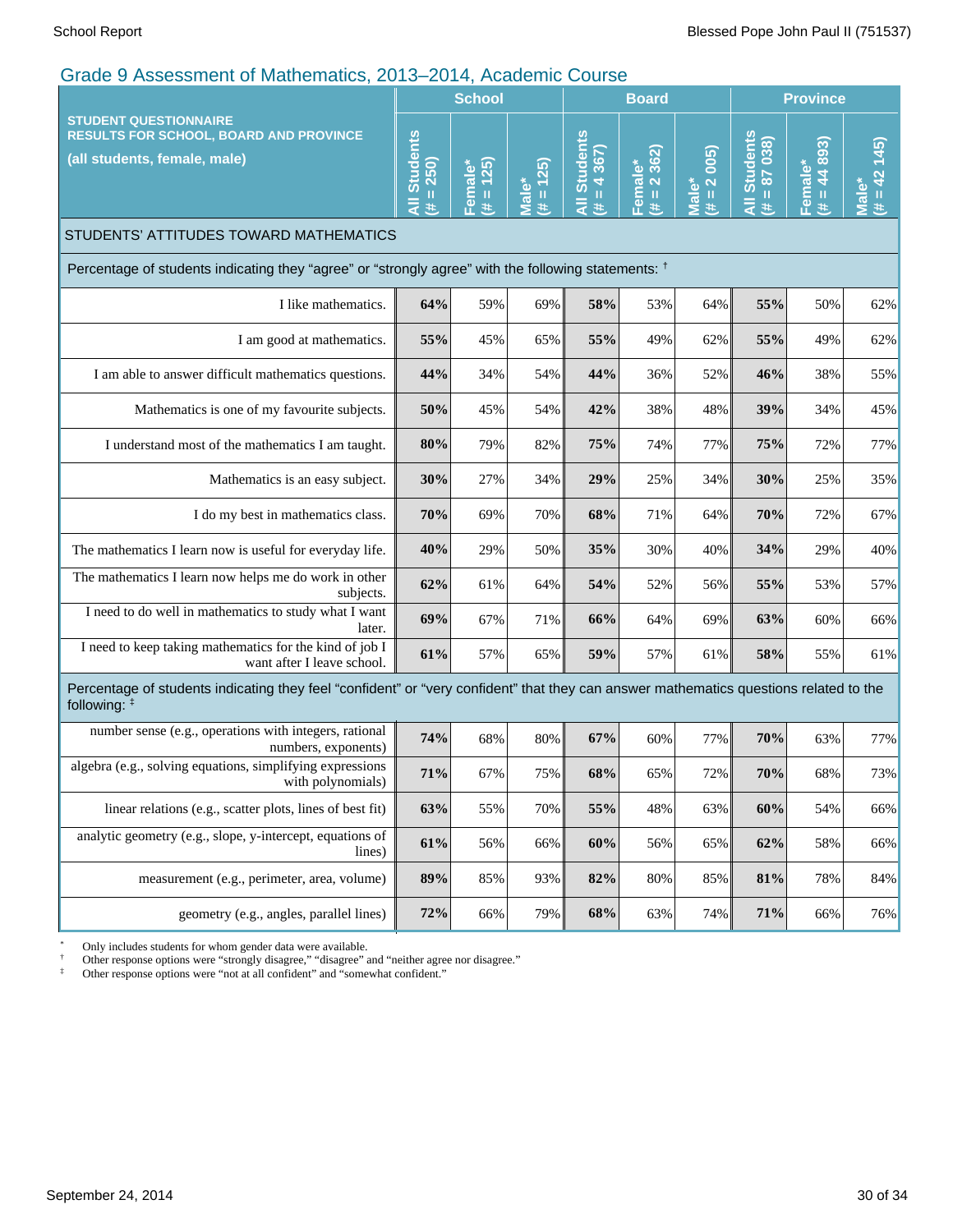| Grade 9 Assessment of Mathematics, 2013–2014, Academic Course                                                                                       |               |                                 |                            |                                |                        |                                        |                                                           |                           |                               |
|-----------------------------------------------------------------------------------------------------------------------------------------------------|---------------|---------------------------------|----------------------------|--------------------------------|------------------------|----------------------------------------|-----------------------------------------------------------|---------------------------|-------------------------------|
|                                                                                                                                                     | <b>School</b> |                                 |                            | <b>Board</b>                   |                        | <b>Province</b>                        |                                                           |                           |                               |
| <b>STUDENT QUESTIONNAIRE</b><br><b>RESULTS FOR SCHOOL, BOARD AND PROVINCE</b><br>(all students, female, male)                                       |               | (25)<br>Female*<br>$\,$ II<br># | $= 125$<br>Male*<br>$\ast$ | <b>Students</b><br>4 367)<br>ш | Female*<br>(# = 2 362) | 2005)<br>Male*<br>$\,$ II<br>$\ddot{}$ | Students<br>= 87 038)<br>$\frac{18}{2}$<br>$\bar{a}$<br>进 | $= 44893$<br>Female*<br>主 | (145)<br>$= 42$<br>Male*<br>进 |
| <b>DOING MATHEMATICS</b>                                                                                                                            |               |                                 |                            |                                |                        |                                        |                                                           |                           |                               |
| Percentage of students indicating they do the following "very often" when studying mathematics or working on a mathematics<br>problem: <sup>†</sup> |               |                                 |                            |                                |                        |                                        |                                                           |                           |                               |
| I connect new mathematics concepts to what I already<br>know about mathematics or other subjects.                                                   | 11%           | 12%                             | 10%                        | 13%                            | 12%                    | 14%                                    | 13%                                                       | 12%                       | 14%                           |
| I check my mathematics answers to see if they make<br>sense.                                                                                        | 31%           | 22%                             | 40%                        | 30%                            | 32%                    | 27%                                    | 31%                                                       | 33%                       | 29%                           |
| I apply new mathematics concepts to real-life problems.                                                                                             | 4%            | 2%                              | 6%                         | 5%                             | 4%                     | 7%                                     | 6%                                                        | 4%                        | 8%                            |
| I take time to discuss my mathematics assignments with<br>my classmates.                                                                            | 15%           | 11%                             | 19%                        | 11%                            | 12%                    | 11%                                    | 11%                                                       | 12%                       | 11%                           |
| I look for more than one way to solve mathematics<br>problems.                                                                                      | 14%           | 14%                             | 14%                        | 16%                            | 14%                    | 17%                                    | 15%                                                       | 12%                       | 17%                           |
| Percentage of students indicating they complete their mathematics homework at the following frequencies: $‡$                                        |               |                                 |                            |                                |                        |                                        |                                                           |                           |                               |
| I am not usually assigned any mathematics homework                                                                                                  | $<1\%$        | 0%                              | 1%                         | $1\%$                          | 1%                     | 1%                                     | $1\%$                                                     | 1%                        | 2%                            |
| Never or almost never                                                                                                                               | 2%            | 2%                              | 2%                         | 5%                             | 3%                     | 7%                                     | 5%                                                        | 4%                        | 7%                            |
| Sometimes                                                                                                                                           | 20%           | 18%                             | 22%                        | 23%                            | 20%                    | 27%                                    | 21%                                                       | 18%                       | 25%                           |
| Often                                                                                                                                               | 46%           | 49%                             | 43%                        | 37%                            | 36%                    | 38%                                    | 38%                                                       | 38%                       | 38%                           |
| Always                                                                                                                                              | 31%           | 32%                             | 30%                        | 31%                            | 37%                    | 23%                                    | 31%                                                       | 38%                       | 25%                           |

\* Only includes students for whom gender data were available.

† Other response options were "never or almost never," "sometimes" and "often."

‡ Percentages may not add up to 100, due to rounding or to ambiguous responses or blanks.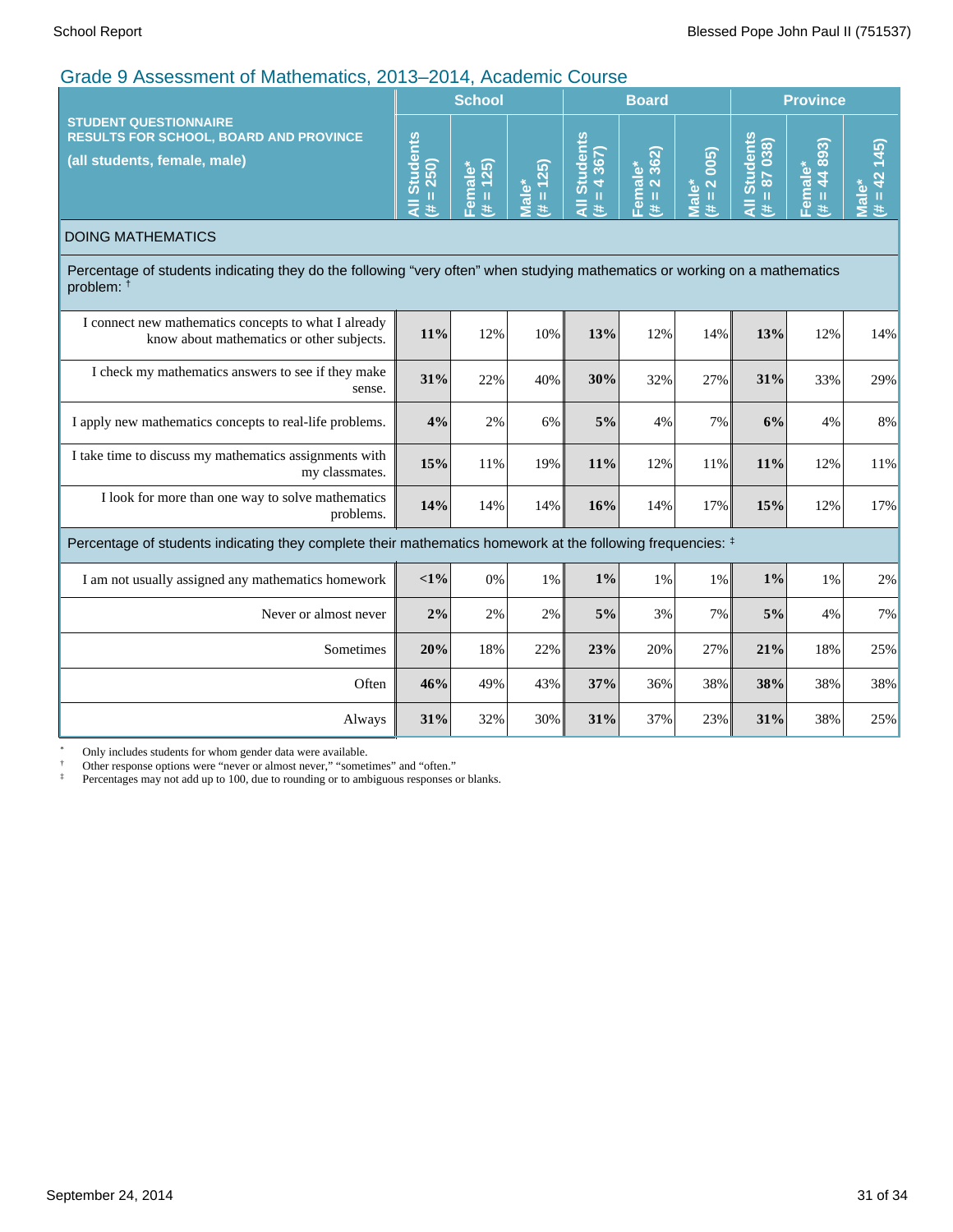| <b>STUDENT QUESTIONNAIRE</b><br><b>RESULTS FOR SCHOOL, BOARD AND PROVINCE</b><br>(all students, female, male)                     |                                                                                                       | <b>School</b>        |                                |                                      | <b>Board</b>          |                      |                                | <b>Province</b>           |                            |  |
|-----------------------------------------------------------------------------------------------------------------------------------|-------------------------------------------------------------------------------------------------------|----------------------|--------------------------------|--------------------------------------|-----------------------|----------------------|--------------------------------|---------------------------|----------------------------|--|
|                                                                                                                                   |                                                                                                       | $# = 125$<br>Female* | $# = 125$<br>Male <sup>*</sup> | <b>All Students</b><br>$= 4367$<br>L | $# = 2362$<br>Female* | $# = 2 005$<br>Male* | All Students<br>$= 87038$<br>进 | $= 44893$<br>Female*<br>违 | $(\# = 42 \; 145)$<br>Male |  |
| <b>OUT-OF-SCHOOL ACTIVITIES</b>                                                                                                   |                                                                                                       |                      |                                |                                      |                       |                      |                                |                           |                            |  |
| Percentage of students indicating they do the following "every day or almost every day" when they are not at school: <sup>†</sup> |                                                                                                       |                      |                                |                                      |                       |                      |                                |                           |                            |  |
| I read by myself.                                                                                                                 | 24%                                                                                                   | 33%                  | 16%                            | 25%                                  | 31%                   | 17%                  | 27%                            | 35%                       | 18%                        |  |
| I use the Internet.                                                                                                               | 85%                                                                                                   | 85%                  | 86%                            | 82%                                  | 85%                   | 79%                  | 82%                            | 84%                       | 79%                        |  |
| I play video games.                                                                                                               | 16%                                                                                                   | 5%                   | 26%                            | 21%                                  | 7%                    | 37%                  | 22%                            | 7%                        | 39%                        |  |
| I participate in sports or other physical activities.                                                                             | 31%                                                                                                   | 26%                  | 36%                            | 34%                                  | 26%                   | 43%                  | 40%                            | 33%                       | 48%                        |  |
| I participate in art, music or drama activities.                                                                                  |                                                                                                       | 18%                  | 14%                            | 21%                                  | 25%                   | 17%                  | 18%                            | 23%                       | 13%                        |  |
| I participate in other clubs or organizations.                                                                                    |                                                                                                       | 10%                  | 14%                            | 11%                                  | 10%                   | 13%                  | 11%                            | 10%                       | 12%                        |  |
| I volunteer in my community.                                                                                                      |                                                                                                       | 8%                   | 6%                             | 5%                                   | 6%                    | 5%                   | 5%                             | 5%                        | 4%                         |  |
| I work at a paid job.                                                                                                             | $1\%$                                                                                                 | 2%                   | 1%                             | $2\%$                                | 1%                    | 3%                   | 5%                             | 4%                        | 5%                         |  |
| <b>SCHOOLS ATTENDED</b>                                                                                                           |                                                                                                       |                      |                                |                                      |                       |                      |                                |                           |                            |  |
|                                                                                                                                   | Percentage of students indicating the number of schools they attended from kindergarten to Grade 8: # |                      |                                |                                      |                       |                      |                                |                           |                            |  |
| 1 school                                                                                                                          | 37%                                                                                                   | 35%                  | 39%                            | 40%                                  | 40%                   | 40%                  | 28%                            | 28%                       | 27%                        |  |
| 2 schools                                                                                                                         | 39%                                                                                                   | 40%                  | 38%                            | 31%                                  | 30%                   | 31%                  | 33%                            | 33%                       | 33%                        |  |
| 3 schools                                                                                                                         | 13%                                                                                                   | 15%                  | 10%                            | 15%                                  | 15%                   | 16%                  | 19%                            | 19%                       | 19%                        |  |
| 4 schools                                                                                                                         | $8\%$                                                                                                 | 6%                   | 9%                             | 7%                                   | 7%                    | 7%                   | 10%                            | 9%                        | 10%                        |  |
| 5 or more schools                                                                                                                 | 3%                                                                                                    | 3%                   | 3%                             | 4%                                   | 5%                    | 4%                   | 7%                             | 8%                        | 7%                         |  |
| <b>LANGUAGES SPOKEN</b>                                                                                                           |                                                                                                       |                      |                                |                                      |                       |                      |                                |                           |                            |  |
| Percentage of students indicating that they speak the following languages at home: #                                              |                                                                                                       |                      |                                |                                      |                       |                      |                                |                           |                            |  |
| Only English/Mostly English                                                                                                       | 68%                                                                                                   | 73%                  | 63%                            | 65%                                  | 66%                   | 63%                  | 72%                            | 73%                       | 71%                        |  |
| Another language (or other languages) as often as English                                                                         | 24%                                                                                                   | 21%                  | 27%                            | 22%                                  | 22%                   | 22%                  | 16%                            | 16%                       | 15%                        |  |
| Mostly another language (or other languages)/<br>Only another language (or other languages)                                       | $8\%$                                                                                                 | 6%                   | 10%                            | 11%                                  | 9%                    | 12%                  | 9%                             | 7%                        | 10%                        |  |
| Percentage of students indicating the languages people speak to them at home: #                                                   |                                                                                                       |                      |                                |                                      |                       |                      |                                |                           |                            |  |
| Only English/Mostly English                                                                                                       | 51%                                                                                                   | 50%                  | 51%                            | 52%                                  | 52%                   | 52%                  | 65%                            | 66%                       | 64%                        |  |
| Another language (or other languages) as often as English                                                                         | 29%                                                                                                   | 33%                  | 26%                            | 23%                                  | 24%                   | 22%                  | 15%                            | 15%                       | 14%                        |  |
| Mostly another language (or other languages)/<br>Only another language (or other languages)                                       | 20%                                                                                                   | 17%                  | 22%                            | 21%                                  | 21%                   | 22%                  | 15%                            | 14%                       | 16%                        |  |

\* Only includes students for whom gender data were available.

† Other response options were "never," "1 or 2 times a month" and "1 to 3 times a week."

the percentages may not add up to 100, due to rounding or to ambiguous responses or blanks.<br>‡ Percentages may not add up to 100, due to rounding or to ambiguous responses or blanks.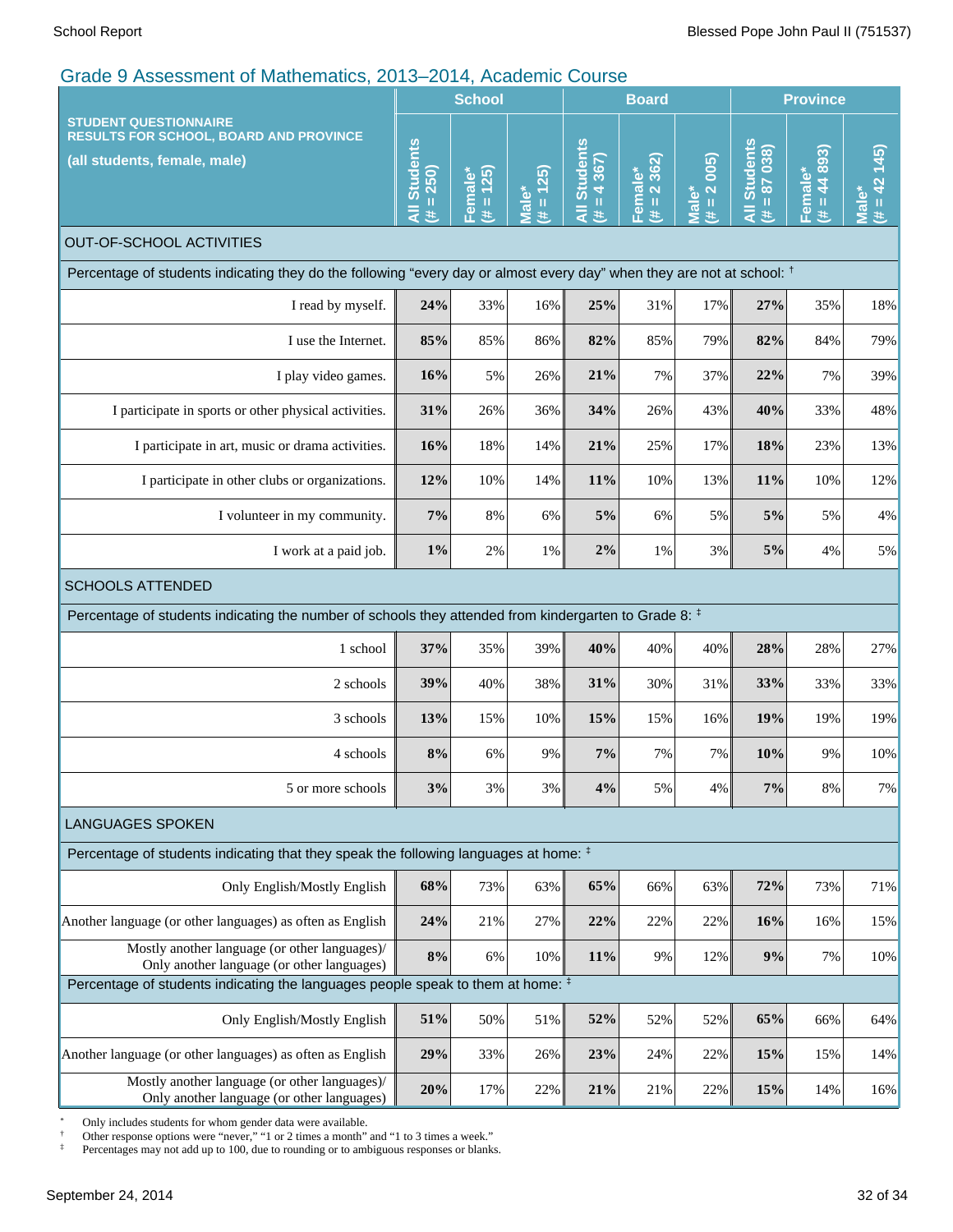| $\frac{1}{2}$ . Notice the international condition of $\frac{1}{2}$ and $\frac{1}{2}$ . Notice this country                                                                             |                                                              | <b>School</b>                        |                                                                              | <b>Board</b>                               |                                  |                                                                 | <b>Province</b>                             |                                                                                      |                                        |
|-----------------------------------------------------------------------------------------------------------------------------------------------------------------------------------------|--------------------------------------------------------------|--------------------------------------|------------------------------------------------------------------------------|--------------------------------------------|----------------------------------|-----------------------------------------------------------------|---------------------------------------------|--------------------------------------------------------------------------------------|----------------------------------------|
| <b>STUDENT QUESTIONNAIRE</b><br><b>RESULTS FOR SCHOOL, BOARD AND PROVINCE</b><br>(all students, female, male)                                                                           | <b>Students</b><br>$= 250$<br>Ë<br>y.                        | $# = 125$<br>Female*                 | $# = 125$<br>Male*                                                           | <b>All Students</b><br>$(4i + 4367)$       | $# = 2362$<br>Female*            | $# = 2 005$<br>Male*                                            | <b>All Students</b><br>$= 87038$<br>巷       | $(# = 44 893)$<br>Female*                                                            | (245)<br>$(# = 42)$<br><b>Male*</b>    |
| USE OF THE ASSESSMENT IN CLASS MARKS                                                                                                                                                    |                                                              |                                      |                                                                              |                                            |                                  |                                                                 |                                             |                                                                                      |                                        |
| Percentage of students indicating their teacher will count some or all parts of the Grade 9 Assessment of Mathematics as part of<br>their class mark: <sup>†</sup>                      |                                                              |                                      |                                                                              |                                            |                                  |                                                                 |                                             |                                                                                      |                                        |
| Yes                                                                                                                                                                                     | 70%                                                          | 69%                                  | 71%                                                                          | 66%                                        | 69%                              | 63%                                                             | 69%                                         | 71%                                                                                  | 66%                                    |
| No                                                                                                                                                                                      | $1\%$                                                        | 1%                                   | 1%                                                                           | 2%                                         | 1%                               | 3%                                                              | $1\%$                                       | 1%                                                                                   | 2%                                     |
| Don't know                                                                                                                                                                              | 29%                                                          | 30%                                  | 27%                                                                          | 29%                                        | 27%                              | 31%                                                             | 25%                                         | 23%                                                                                  | 28%                                    |
| Percentage of students indicating they were told how much the assessment will count as part of their class mark: <sup>†</sup>                                                           |                                                              |                                      |                                                                              |                                            |                                  |                                                                 |                                             |                                                                                      |                                        |
|                                                                                                                                                                                         | <b>Students</b><br>$= 175$<br>$\overline{\overline{z}}$<br># | Female <sup>*</sup><br>$(\neq = 86)$ | $= 89$<br>$\begin{array}{c}\n\mathsf{Male}^* \\ \mathsf{#} = 8\n\end{array}$ | All Students<br>$\mu = 2888$               | Female*<br>(# = 1 634)           | 254)<br>$\leftarrow$<br>Male <sup>*</sup><br>$\mathsf{II}$<br># | All Students<br>$(\# = 59 884)$             | $Female^*$<br>(# = 32 030)                                                           | $= 27854$<br>Male*<br>$(\# = 2)$       |
| Yes                                                                                                                                                                                     | 95%                                                          | 93%                                  | 97%                                                                          | 94%                                        | 95%                              | 93%                                                             | 94%                                         | 94%                                                                                  | 94%                                    |
| No                                                                                                                                                                                      | 5%                                                           | 7%                                   | $3\%$                                                                        | 6%                                         | 4%                               | 7%                                                              | 6%                                          | 6%                                                                                   | 6%                                     |
| Percentage of students indicating that counting the Grade 9 Assessment of Mathematics as part of their class mark motivates them<br>to take the assessment more seriously: <sup>†</sup> |                                                              |                                      |                                                                              |                                            |                                  |                                                                 |                                             |                                                                                      |                                        |
|                                                                                                                                                                                         | Students<br>175)<br>$\mathbf{H}$<br>ミミ                       | $\frac{1}{2}$ male*<br>└<br>上 も      | 89)<br>åle*<br>$\mathbf{I}$<br>≊ั≛                                           | Students<br>$= 2888$<br>$\mathbf{I}$<br>ミミ | emale*<br>∘ = 1 634)<br>└<br>上 も | 1254<br>$\frac{\text{Male}^*}{\text{(\# = 1)}}$                 | Students<br>$= 59884$<br>$\mathbf{H}$<br>ミミ | $\begin{array}{c} \mathsf{smaller}^* \\ \mathsf{i} = 32 \ 030 \end{array}$<br>⊩<br>∉ | 27 854)<br>åle*<br>$\mathbf{H}$<br>≥็≛ |
| Yes                                                                                                                                                                                     | 86%                                                          | 84%                                  | 88%                                                                          | 78%                                        | 79%                              | 77%                                                             | 77%                                         | 79%                                                                                  | 75%                                    |
| No                                                                                                                                                                                      | 4%                                                           | 5%                                   | 3%                                                                           | 8%                                         | 7%                               | 9%                                                              | 10%                                         | 7%                                                                                   | 13%                                    |
| Undecided                                                                                                                                                                               | 10%                                                          | 12%                                  | $9\%$                                                                        | 14%                                        | 14%                              | 14%                                                             | 13%                                         | 13%                                                                                  | 12%                                    |

\* Includes only students for whom gender data were available.

† Percentages may not add to 100, due to rounding or to ambiguous responses or blanks.

<sup>‡</sup> Numbers and percentages are based on the number of students who indicated that their teacher will count some or all parts of the assessment as part of their class mark.